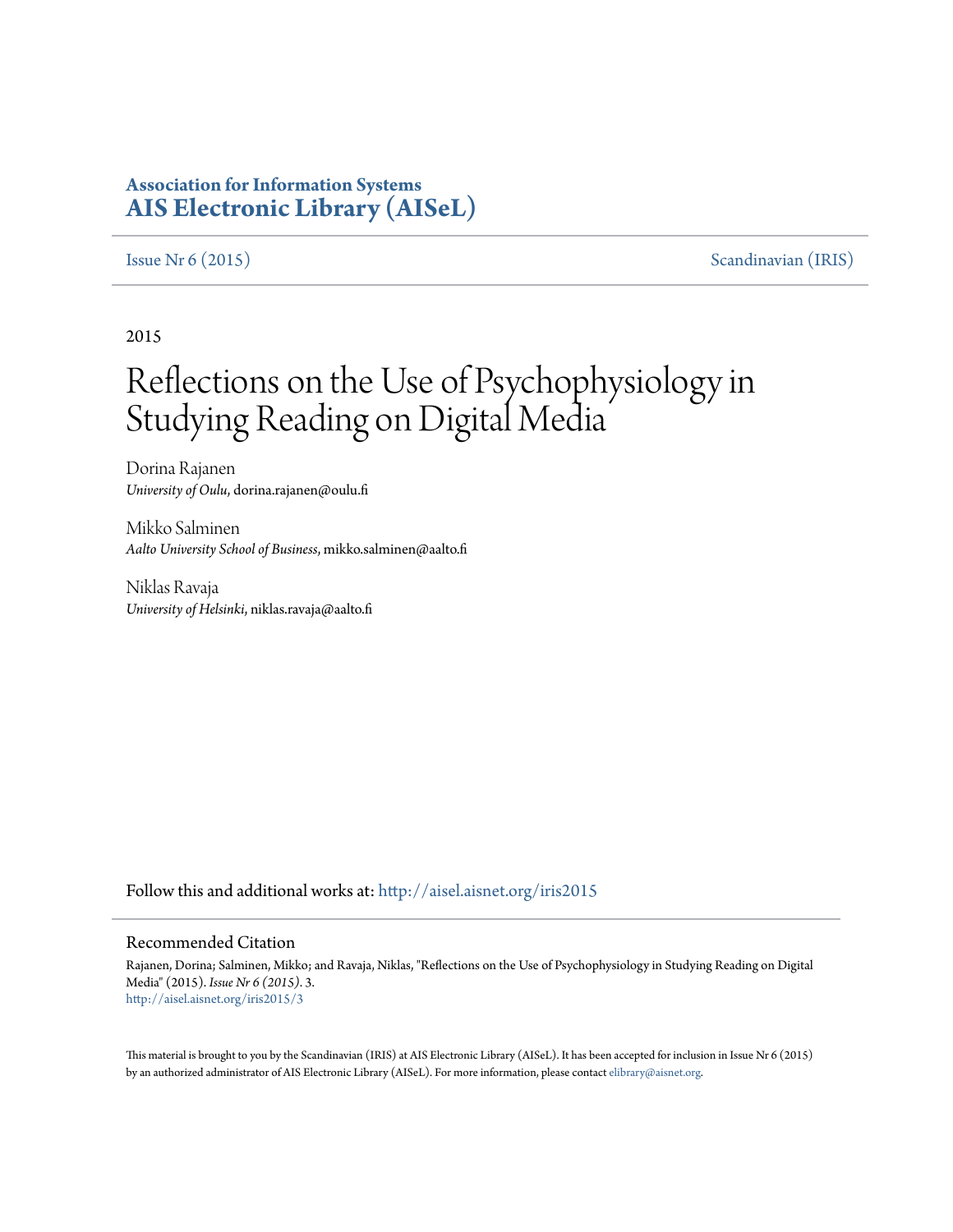Dorina Rajanen<sup>1</sup>, Mikko Salminen<sup>2</sup>, Niklas Ravaja<sup>2,3</sup>

<sup>1</sup> INTERACT, Dept. of Information Processing Science, University of Oulu, Finland <sup>2</sup> Dept. of Information and Service Economy, Aalto University School of Business, Finland <sup>3</sup> Dept. of Social Research and Helsinki Institute for Information Technology, University of Helsinki, Finland dorina.rajanen@oulu.fi, {mikko.salminen, niklas.ravaja}@aalto.fi

Abstract. This study reports the results of an experiment for studying the reading experience on digital media using frontal electroencephalographic (EEG) alpha asymmetry, an index of approach/withdrawal motivation. Natural reading of a newspaper on the traditional print medium and a tablet computer were compared. Reading the print newspaper induced relatively greater left frontal cortical activation, suggesting higher approach motivation during reading on paper than on a tablet. The observed differences are moderated by individual differences in personality type (BIS/BAS scales), reading style, and experience with a tablet computer. BAS Drive and Fun Seeking subscales showed a significant negative effect on frontal EEG asymmetry when reading on tablet; increases in the Drive and Fun Seeking scores predicted lower approach motivation. In addition, the analysis of reading profile and demographics showed that focused readers experienced greater approach motivation during reading the print newspaper and a higher experience with a tablet computer was not found congruent with higher approach motivation during reading on a tablet. Implications for information systems research and design practice are discussed.

Keywords: newspaper reading, reading medium, EEG, frontal asymmetry, BIS/BAS, personality, behavior-motivation, approach/withdrawal motivation

#### 1 Introduction

The size and weight of computer tablets and the improvement in screen quality make reading from mobile devices increasingly acceptable (see, e.g., [1]). This form of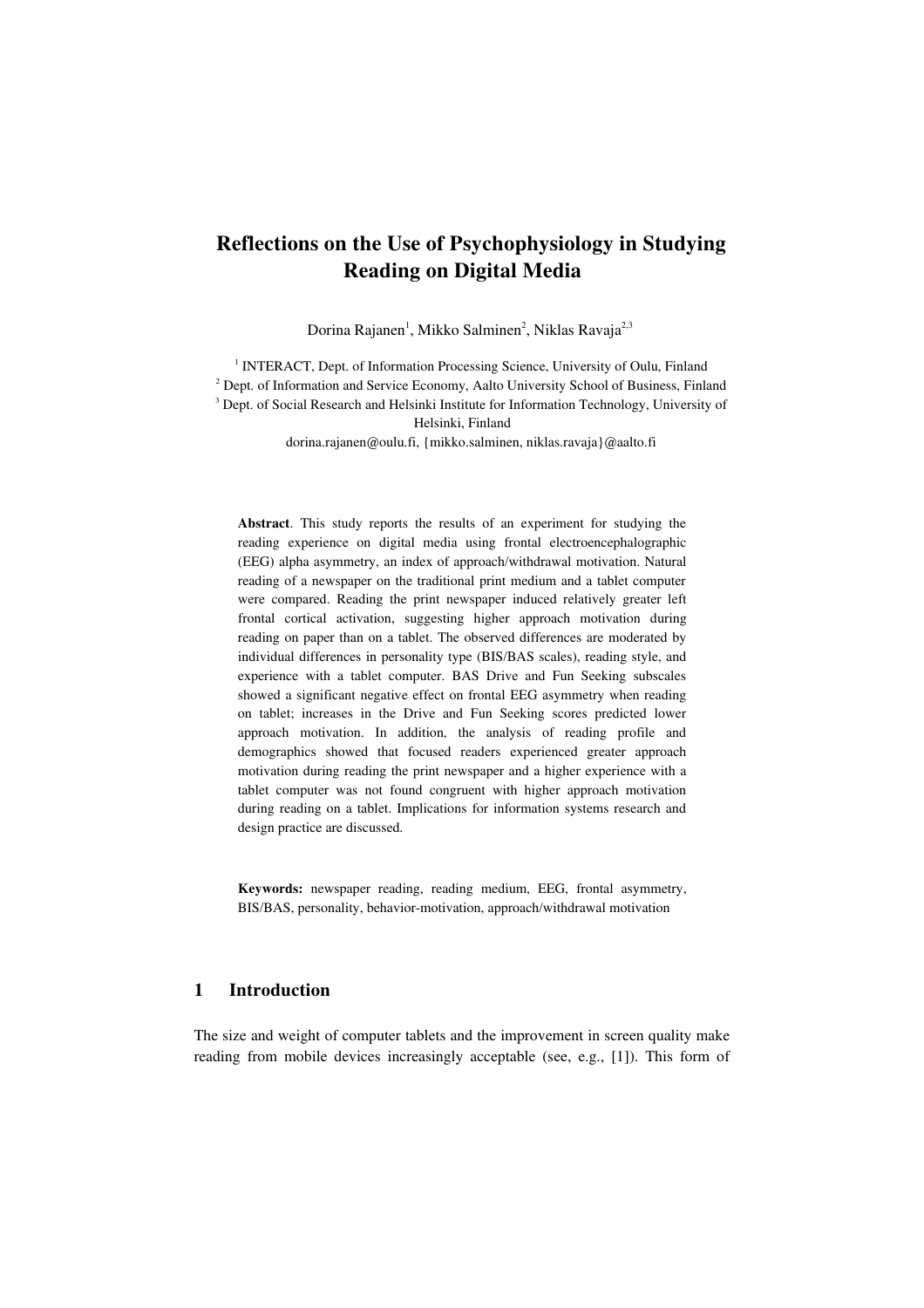reading using digital media gains increasing popularity, especially among young people. According to a survey of newspaper readership in Finland, in autumn 2014, 70 percent of the young readers under 18 used mobile phone as a medium for reading newspapers and magazines; in contrast, the adults over 50 used a mobile phone platform for reading only in proportion of 17 percent [2]. One of the reasons of adopting the digital newspaper is the accessibility everywhere anytime, especially when a paper version is not convenient. However, according to [3], world-wide, there is still "a general reluctance to accept digital reading media stem".

In this paper, our aim is to investigate whether traditional and digital reading media elicit different kind of behavioral-motivation responses as measured by frontal electroencephalographic (EEG) alpha asymmetry. Frontal alpha asymmetry is an established index of approach/withdrawal motivation [4, 5], which is based on the theoretical and empirical findings by Davidson [e.g., see 6] that a higher level of lefthemisphere brain activity in the alpha frequency band (relative to the righthemisphere brain activity) is associated with higher approach motivation behavior. Moreover, in the paper, we study also the moderating effects of individual differences such as personality, reading profile, and demographics on behavior-motivation responses. Thus, we report the results of an experiment for studying reading experience of a newspaper on digital media versus traditional print. After presenting the background of the study, the methods, and the results, we discuss the use of psychophysiological measures, such as frontal asymmetry, and the role of individual differences in explaining behavior-motivation towards digital media, in particular reluctance to digital media. Implications for research and practice of designing digital media and information systems are also presented.

The study is based on the view that emotions guide human behavior through motivational mechanisms (see [7-10]). Supporting this view, there are empirical studies in media, communications, and advertising research that showed that there is a relationship between the emotional responses to media content and form on the one hand, and the users attitude, attention, and recall on the other hand (see for examples, [11-14]). The view that motivation determines behavior is encountered also in the information systems literature, especially in the literature about the adoption of new technology, where motivation is recognized as a factor of acceptance and adoption of technology [15,16]. Frontal alpha asymmetry is an established index of approach/avoidance motivation and has been used in media research studies to examine the capability of the index to predict positive responses to adds [17] and to predict positive purchase decisions in online shopping [18]. The use of the index in reading contexts to study reading experience has not been reported so far.

An earlier version of this paper was presented at IRIS 38 (Information Systems Research Seminar in Scandinavia) Workshop, and a first revision [19] of it was accepted for presentation at HICSS-49. A second version which included an extended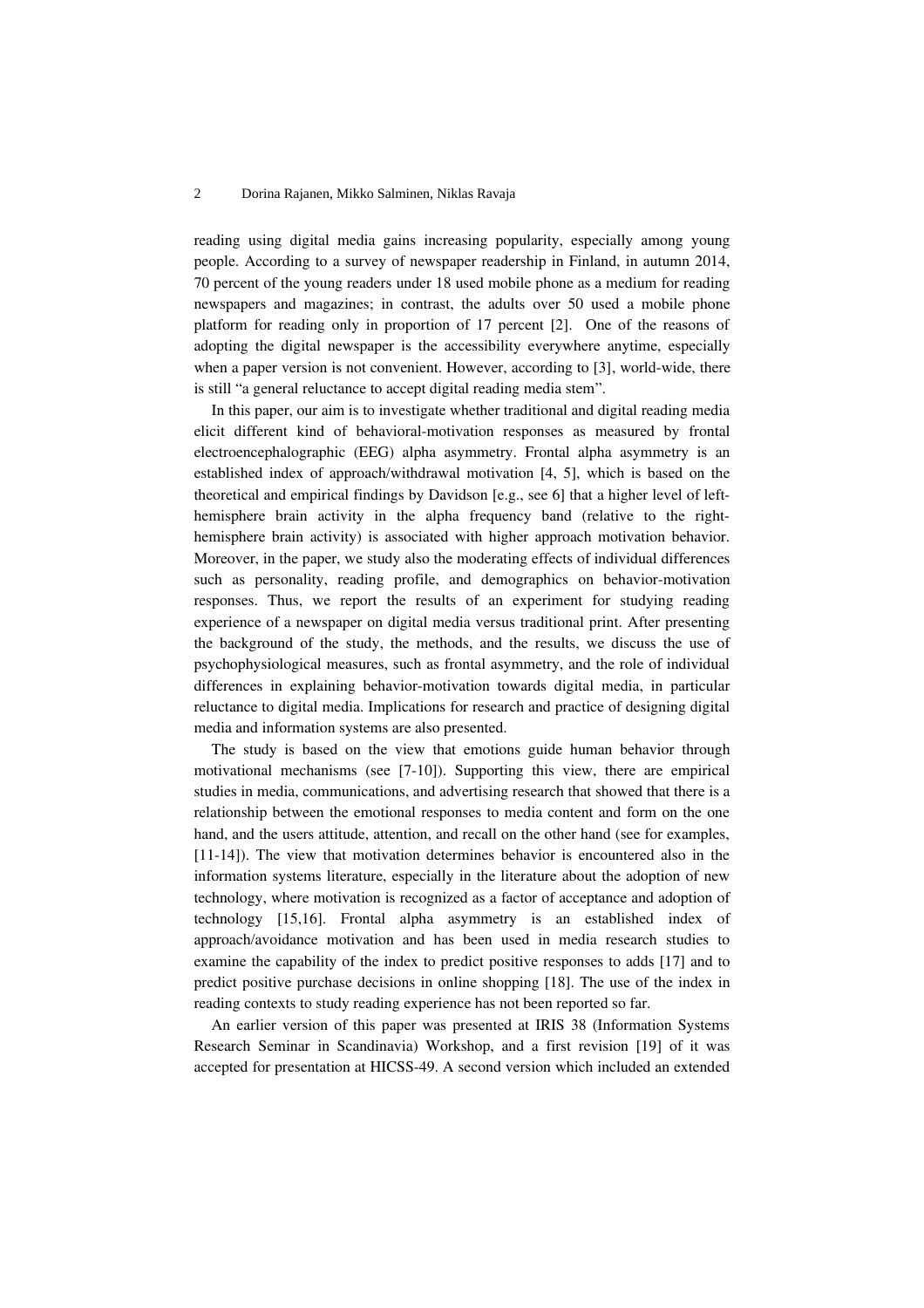data analysis was presented at MindTrek 2015; in that study [20], a preliminary video analysis resulted in an adjustment of the initial dataset by removing unreliable data, and demographics and reading profile information were included in the analysis. In this paper, we summarize the findings in [20] and provide an extensive account of the context of the study and the implications of the study methodology and findings to information systems research and design practice.

### 2 Context of Study

The study in this paper is part of a larger endeavor aiming at evaluating the media experience when reading on digital and traditional media, including discovering the effects of reading medium on how the reader allocates cognitive resources and processes the information. We examined two reading media: the traditional print and a tablet computer; a higher level of analysis of these two media was performed (that is, we did not divide the analysis by features of the display like size and material, by elements of presentation layout and esthetics like colors and structure, or by the navigation and user interaction actions specific to each type of medium).

To this end, we conducted an experiment in which the participants read the largest Finnish newspaper, Helsingin Sanomat, in two conditions: the traditional paper version and a digital tablet version. The experimental setting and procedures are exposed in Section 5 (for a more complete presentation, see also [19,20]). The user experience was measured by a series of measurements for different dimensions identified in a model of media experience developed for this purpose [see 21]. Using this model, three categories of data were collected: self-reports, psychophysiological measurements, and video recording. With the help of self-reports, we collected background information such as demographics, personality, reading behavior, but also the users attitudes towards and evaluations of media experience such as interactivity, usability, emotions, and attention. In addition, self-report data was collected based on the debriefing session at the end of the experiment. Psychophysiological data were collected to record emotional and cognitive responses during reading. One of these psychophysiological measurements was frontal asymmetry of cortical activity; others were electrodermal activity, facial electromyography, and heart rate. In this paper, the analysis is limited to frontal asymmetry and self-reports about demographics, reading behavior, and personality.

The theoretical model of media experience developed to conceptualize and operationalize different dimensions of media experience was based on several theories and models of emotion, cognitive processing, and user experience. The theoretical perspective relevant to the present study is that emotion guides human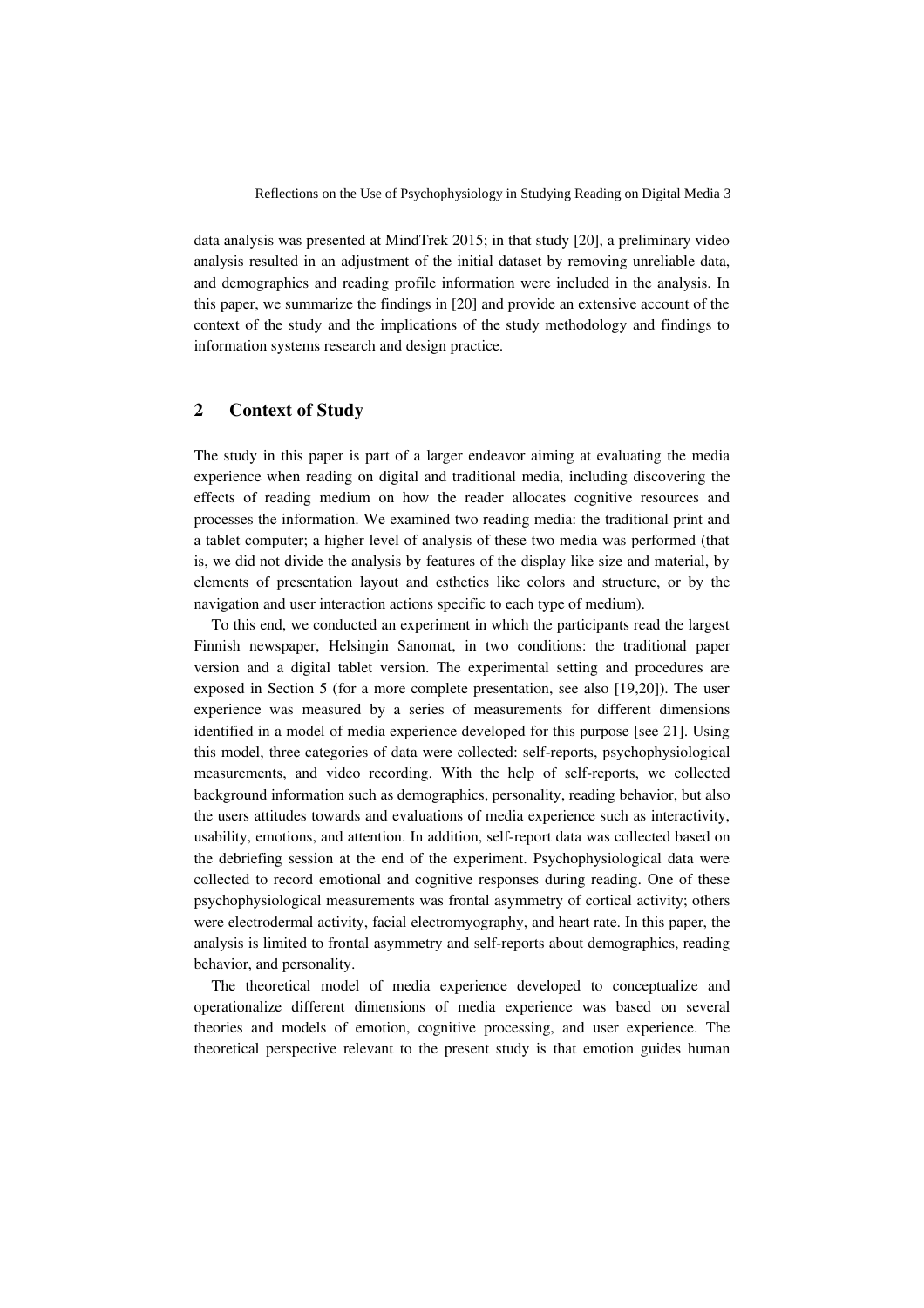behavior and it can be conceptualized based on the underlying psychological systems of approach and inhibition motivation [7-10,22]. The perspective is presented in more detail in sections 3 and 4 and forms the foundation of our study on frontal asymmetry during reading.

#### 3 Behavioral Motivation

According to Gray [9,22], behavior and affect are influenced by two general physiological mechanisms, the so-called behavioral inhibition system (BIS) and behavioral activation system (BAS). BIS is responsible with experiencing anxiety in response to anxiety-relevant cues. It responds to novel stimuli or stimuli indicating punishment and frustrative nonreward by inhibiting behavior when negative or painful outcomes are anticipated. Thus, BIS activation causes inhibition of movement toward goals; it corresponds to a "stop" system, inhibiting the ongoing approach behavior and allowing further information processing of the environment [23]. In terms of individual differences in personality, greater BIS sensitivity is reflected in a greater inclination towards anxiety when the person is exposed to the proper situational cues (see also [23,24]).

On the other hand, according to Gray (e.g., [22]), BAS is responsible to control appetitive motivation in response to signals of reward and relief from punishment. Thus, BAS activation causes the person to move towards goals; it corresponds to a "go" system that activates ongoing approach behavior [23]. In terms of individual differences in personality, greater BAS sensitivity reflects greater inclination to engage in goal-directed efforts and to experience positive feelings when the person anticipates a reward [24].

BIS and BAS sensitivities have been used in several studies as moderator variables of behavior and affect (e.g., predicting autonomic nervous system activity [25]; predicting emotion-related effects to audio stimuli [26]). In these studies, BIS/BAS sensitivities were measured using the BIS/BAS scales developed by [24]; for a description of the scales see Section 5.4.

### 4 Frontal Asymmetry and Psychophysiology in Media Research

#### 4.1 Frontal Asymmetry

In regard to the measurement of physiological processes corresponding to the two emotional-motivational systems, Davidson [27] has proposed that the left- and rightanterior brain regions are part of the underlying approach/activation and withdrawal/inhibition motivation, respectively. Relatively greater left frontal activity indicates a propensity to approach or engage towards a stimulus, whereas relatively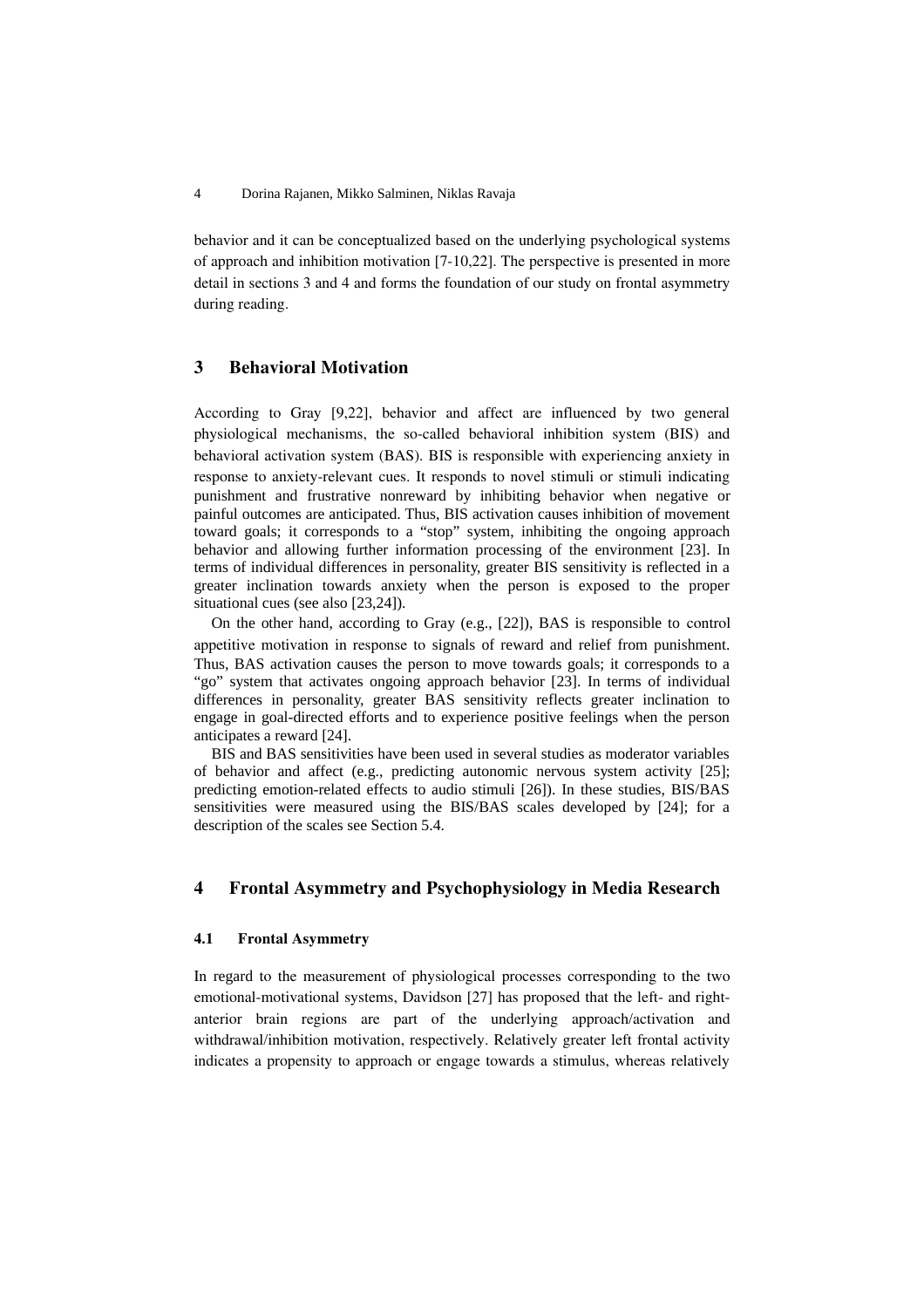greater right frontal activity indicates a propensity to withdraw or disengage from a stimulus (for reviews, see [4,6,28]). EEG asymmetry over the prefrontal cortex (relative activity of the left and right hemispheres or the difference between alpha band power on the right and left anterior sites, F4/3) is an established index of approach/withdrawal motivation (see, for examples, [5]).

Frontal asymmetry is observable both during resting periods and during staterelated activation [4,17]. When recorded during resting-periods, frontal asymmetry indicates a predisposition to respond to emotional stimuli and is used as an individual difference variable. During state-related activation, that is, during exposure to emotional stimuli, frontal asymmetry indicates the intensity of emotional responses. In media research, frontal EEG asymmetry during state-related activation was employed to examine the potential of advertisements to generate approach-related behavior [e.g., 17]. Recently, an experiment on predicting purchase behavior showed that higher left frontal activation during the predecision period (when seeing an image of a product) was associated with an affirmative purchase decision [18]. In the same study, it was also found that a higher perceived need for a product was associated with greater relative left frontal activation. In addition, recent research showed that frontal EEG asymmetry is higher when people are exposed to news massages about good-reputation companies as opposed to bad-reputation companies, irrespective of the news valence [29].

#### 4.2 Psychophysiology in Media Research

Psychophysiology is a branch of psychology that studies the physiological states and changes that accompany mental and behavioral states and events [30]. Cacioppo and Tassinary [31] point out that psychophysiology studies cognitive, emotional, and behavioral phenomena by the means of analyzing the physiological principles and events. Thus, this approach equips researchers with both a conceptual perspective and a methodological toolbox to study important questions about the human processes such as cognition, emotions, and their interactions, and the interaction of people with the environment. The psychophysiological methods use non-invasive techniques to detect and measure the physiological processes in the human body [30]. For example, recordings of heart rate, electrodermal activity, facial electromyographic (EMG) activity, and brain activity are commonly employed in psychophysiological studies.

In media research, many studies have measured emotional valence (positive and negative emotions, pleasantness) during news processing using facial EMG. Typically, the activity over three facial muscle areas is observed, namely, zygomatic major (ZM; lip corner raiser), corrugator supercilii (CS; brow furrower), and orbicularis oculi (cheek raiser). Previous studies have supported the view that positive emotions are captured by ZM activation, and negative emotions by CS activation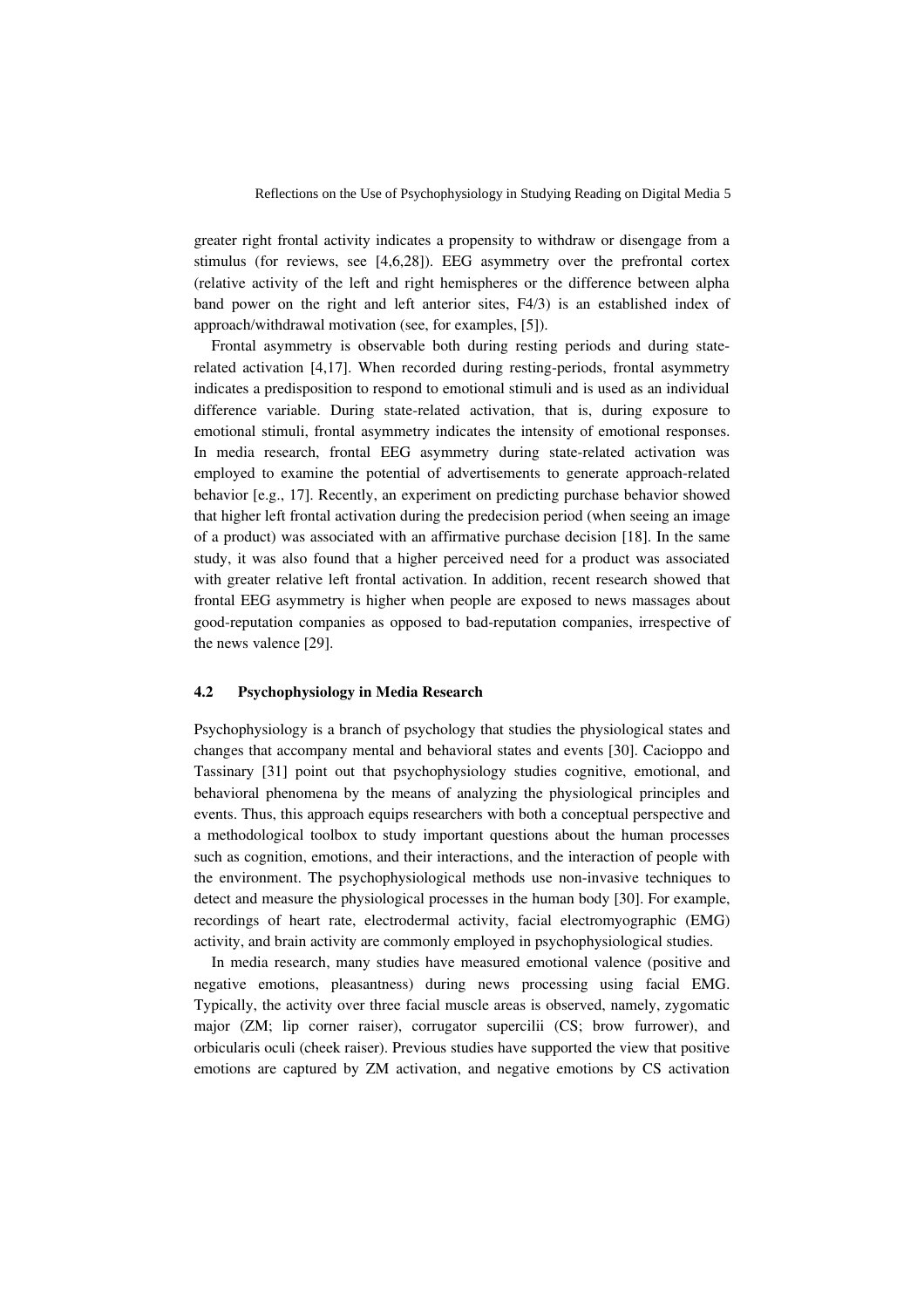during news reading (e.g., [32,33]). Facial EMG has been validated as an indicator of emotional valence also in other media contexts, such as listening to news, watching television, etc.; for overviews, see [11-13]). The use of facial EMG and other physiological measures during complex tasks, such as computer gaming, has also been studied (for a review, see [34]).

Motor theories of attention predict that muscle tension increases during effortful attention to external stimuli, but the exact pattern of muscles involved depend on the nature (positive, negative, simple, complex, etc.) and modality (video, audio) of the stimuli [35]. Accordingly, there is evidence that EMG amplitude of CS provides a sensitive index of exerted mental effort or cognitive load during information processing tasks [35-37]. Thus, the interpretation of high CS activity (negative affect vs. increased effortful attention) may be challenging, given that negative emotional stimuli capture more attention than positive stimuli (e.g., [36]).

Regarding attention, in media research, there are also other many ways to measure attention depending on the type of attention being studied. These methods include self-report and recording of oculomotor, cortical, and cardiac activity ([11,12,38,39]).

Though the self-report measures, when well designed and used, provide one of the most powerful methods of researching emotions, cognitive performance, and behavioral intentions, they also come with limitations. These limitations can be briefly listed as the so-called socially desirable responses, limited ability of humans to be aware of their emotions and cognitive processes, and lack of temporal precision (difficulty to remember accurately when reporting after a period of time and impossibility to study the responses to certain stimuli without interfering with the experimental task). These limitations can be overcome by using and/or complementing the investigation with psychophysiological measurements [12]. The physiological measurements are objective, specific to the purpose for which they are employed, and continuous – providing high temporal resolution which enables researchers to analyze the reactions of users to specific stimuli. Moreover, there are studies that show that not always the subjective ratings match the cognitive efforts or emotional reactions (e.g., [3]). However, the use and interpretation of psychophysiological measurements is not straightforward, and, thus, caution has to be exercised when applying them in research [40].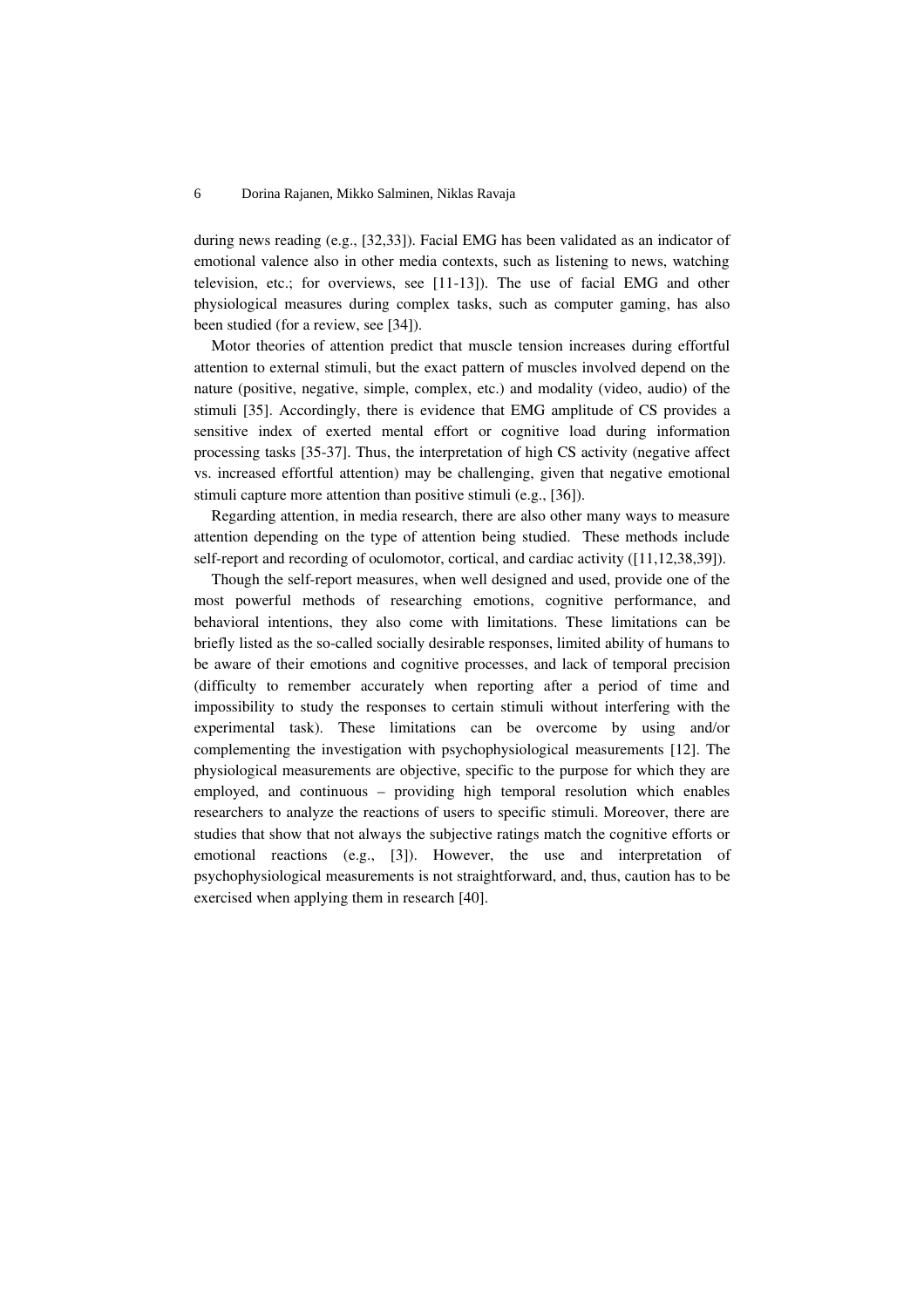#### 5 Methods

#### 5.1 Participants

Thirty right-handed participants, recruited via email by sending invitation letters to student mailing lists, were selected for this study. Upon the experiment, the participants were instructed not to read the news in the morning of the test. The background characteristics of the participants are summarized in Table 1 (where  $N =$ 29 because one participant was omitted from analyses due to unreliable data; 28 participants were students, one participant was not a student). Background data were collected prior to the experiment: (1) via email (type of reader; because a certain degree of newspaper reading was one selection criterion); or (2) via a web-based questionnaire (all other background data). Most of the participants (90%) had reported no experience to little experience with a digital tablet or a similar gadget; thus, this sample represents rather novice users of a tablet computer. Twelve participants (40%) were at the moment of the experiment subscribed to the newspaper.

Table 1. Background characteristics of the participants,  $N = 29$ 

| Variable                                                | $\frac{0}{0}$ | Variable                              |              |       |      | $\frac{0}{0}$ |  |  |
|---------------------------------------------------------|---------------|---------------------------------------|--------------|-------|------|---------------|--|--|
| Gender                                                  |               |                                       |              |       |      |               |  |  |
| Male                                                    | 34.5          | <b>Helsingin Sanomat subscription</b> |              |       |      |               |  |  |
| Female                                                  | 65.5          | period                                |              |       |      |               |  |  |
| <b>Education level</b>                                  |               |                                       |              |       |      |               |  |  |
| High school                                             | 72.4          | Currently not subscribed              |              |       |      | 58.6          |  |  |
| Professional school                                     | 3.4           | One year                              |              |       |      | 10.3          |  |  |
| University bachelor degree                              | 20.7          | Two years                             |              |       |      | 10.3          |  |  |
| Master university degree.                               | 3.4           | Three years                           |              |       |      | 3.4           |  |  |
| Type of reader of the Helsingin Sanomat                 |               | Four years<br>3.4                     |              |       |      |               |  |  |
| Regular                                                 | 62.1          | Five years                            |              |       |      | 3.4           |  |  |
| Occasional                                              | 37.9          | More than 5 years                     |              |       |      | 10.3          |  |  |
| <b>Variable</b>                                         |               | Min                                   | Max          | M     | SD   | Media<br>n    |  |  |
| Age                                                     |               | 19                                    | 40           | 24.24 | 4.15 | 23.00         |  |  |
| Level of experience with iPad <sup>a</sup>              |               | 1                                     | 5            | 2.48  | 0.99 | 3.00          |  |  |
| "I would manage well without Helsingin Sanomat" b       |               | 1                                     | $\mathbf{1}$ | 5     | 3.17 | 1.37          |  |  |
| <b>Reading style</b>                                    |               |                                       |              |       |      |               |  |  |
| "I focus on reading with care" <sup>b</sup>             |               | 2                                     | 5            | 3.55  | 0.91 | 4.00          |  |  |
| "I read systematically rather than browse" <sup>b</sup> |               | $\mathbf{1}$                          | 5            | 3.31  | 1.00 | 4.00          |  |  |

Note: <sup>a</sup> Level of experience with iPad: 1 *Not at all*, 5 *Very much*. **b** 5-point Likert scale: 1 *Strongly disagree*, 5 *Strongly agree*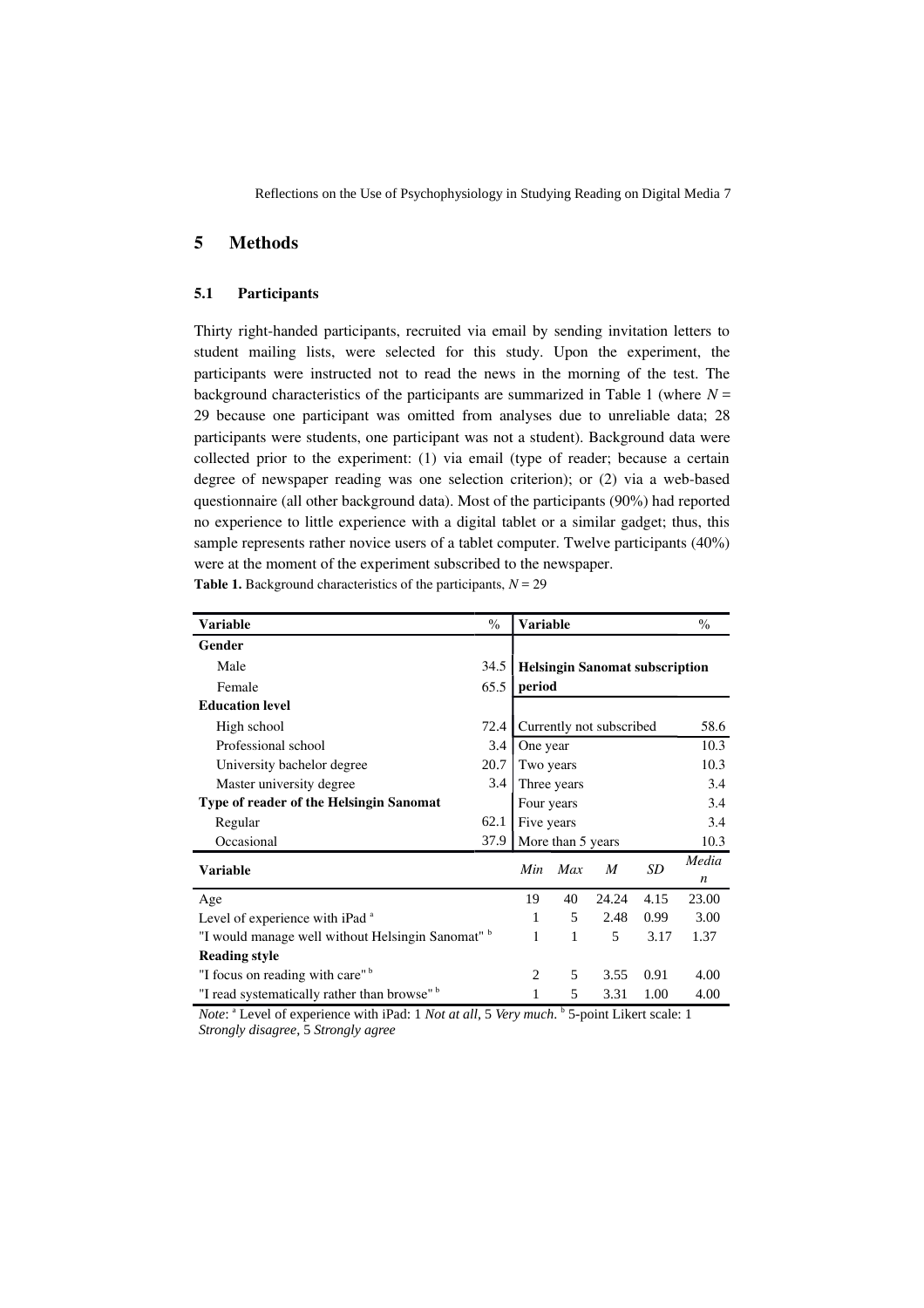#### 5.2 Stimulus Materials and Study Design

The stimulus material was the largest newspaper in Finland, Helsingin Sanomat. Because we studied natural reading, each participant viewed a fresh issue of the newspaper, and we did not control for the contents of the news messages; 24 issues from February to beginning of April 2012 were viewed during the entire study.

The newspaper was exposed to the participants in two forms of presentation (reading media): the traditional paper and a digital version. An iPad 2 tablet, which supported a dedicated iPad application of the newspaper, was utilized as the digital platform. The informational contents (news articles, editorials, and pictures) were mostly identical on both the tablet and the print newspaper. The number of sections, number of articles per section, and number of pictures per article were identical in the two forms of presentation (occasionally, more articles on print were available). The main differences between the two forms of presentation (i.e., reading media) with respect to the function of information communication were: (1) layout (the way information was presented on a page/screen), and (2) navigation (the actions the reader had to perform in order to access the desired piece of information).

The design of the experiment was *within-subjects*. Each participant was exposed to two conditions: (1) freely browsing the print version of the newspaper of the day for 15 min, and (2) freely browsing digital news messages of the same newspaper for 15 min. The order of the conditions was counterbalanced. In both conditions, the participant browsed the same newspaper issue; thus, the informational contents (the pool of news messages) were similar; however, each individual selected for reading the news articles as he or she wished.

This design allowed us to study the participants in a natural reading situation, given the fact that the reading contents and media were exactly as they are encountered in the real life. No additional tasks were required the readers to perform.

#### 5.3 Procedure

The experiment was administered to participants individually in a laboratory where the lightning was controlled and external light sources (e.g., sun light) could not reach the participant. The room was electrically and acoustically shielded. When a participant arrived at the laboratory, he/she was seated on a comfortable working chair at a desk and was explained the purpose of the experiment. The experimenter familiarized the participant with the data collection procedures and the questionnaires, after which the participant filled out an informed consent form. The participant was instructed how to use the tablet and to skip reading the TV program, weather information, and ads. Then the experimenter placed the electrodes for the physiological data recording. Because electrodermal activity was recorded from the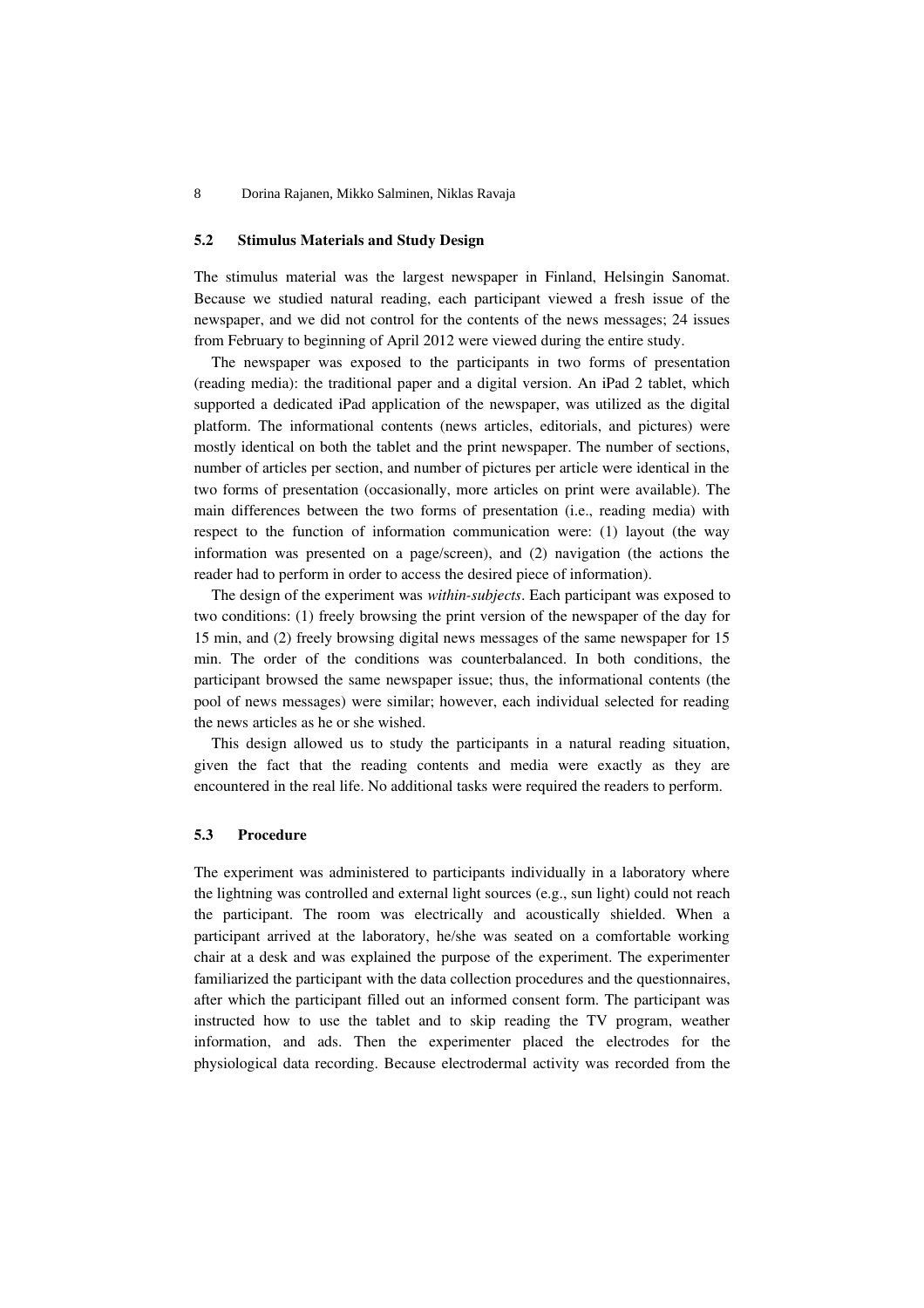nondominant hand, the participant was instructed to use only the dominant hand for browsing. Each individual was also instructed not to move unnecessarily; nothing in the experimental setup required him/her to move.

At the outset of each experiment, the participant was left alone in the laboratory and all subsequent instructions were given on a computer screen in a Power Point presentation. The reading behavior was recorded on a video tape with a video camera for later analysis purposes.

After each reading session, the participant filled two online questionnaires implemented in Webropol (www.webropol.com) to collect self-reported media experience. Two participants filled out printed questionnaires due to technical problems with the Webropol system. All the questionnaires were administered in Finnish.

Before the first reading session, baseline resting physiological measurements were recorded. For the baseline recording, the participant was instructed to stay calm, still, to not blink unnecessarily, and to look at a fixed point on a wall in front. At the end of the experiment, the participant was debriefed and the electrodes were removed. He or she was thanked for participation and given the movie tickets.

#### 5.4 Measuring BIS and BAS Sensitivities

Dispositional BIS and BAS sensitivities of the participants were measured before the laboratory experiment, in the same time with collecting background data. The BIS/BAS scales ([11]) were employed for this purpose. Each scale in the instrument comprises several items which are rated on a 4-point scale, ranging from 1 (Very false for me) to 4 (Very true for me). Carver and White [24] have demonstrated the convergent, discriminant, and predictive validity of the scales.

The BIS scale consists of 7 items reflecting responses to the anticipation of punishment (e.g., "Criticism or scolding hurts me quite a bit"; "I feel worried when I think I have done poorly at something important").

The BAS scale is composed of three subscales: Drive, Fun Seeking, and Reward Responsiveness. BAS Drive consists of 4 items reflecting the persistent pursuit of desired goals (e.g., "I go out of my way to get things I want"; "If I see a chance to get something I want I move on it right away"). BAS Fun Seeking comprises 4 items reflecting both a desire for new rewards and willingness to approach a potentially rewarding event (e.g., "I crave excitement and new sensations"; "I'm always willing to try something new if I think it will be fun"). BAS Reward Responsiveness consists of 5 items reflecting positive responses to the occurrence or anticipation of reward (e.g., "When I get something I want, I feel excited and energized"; "When good things happen to me, it affects me strongly").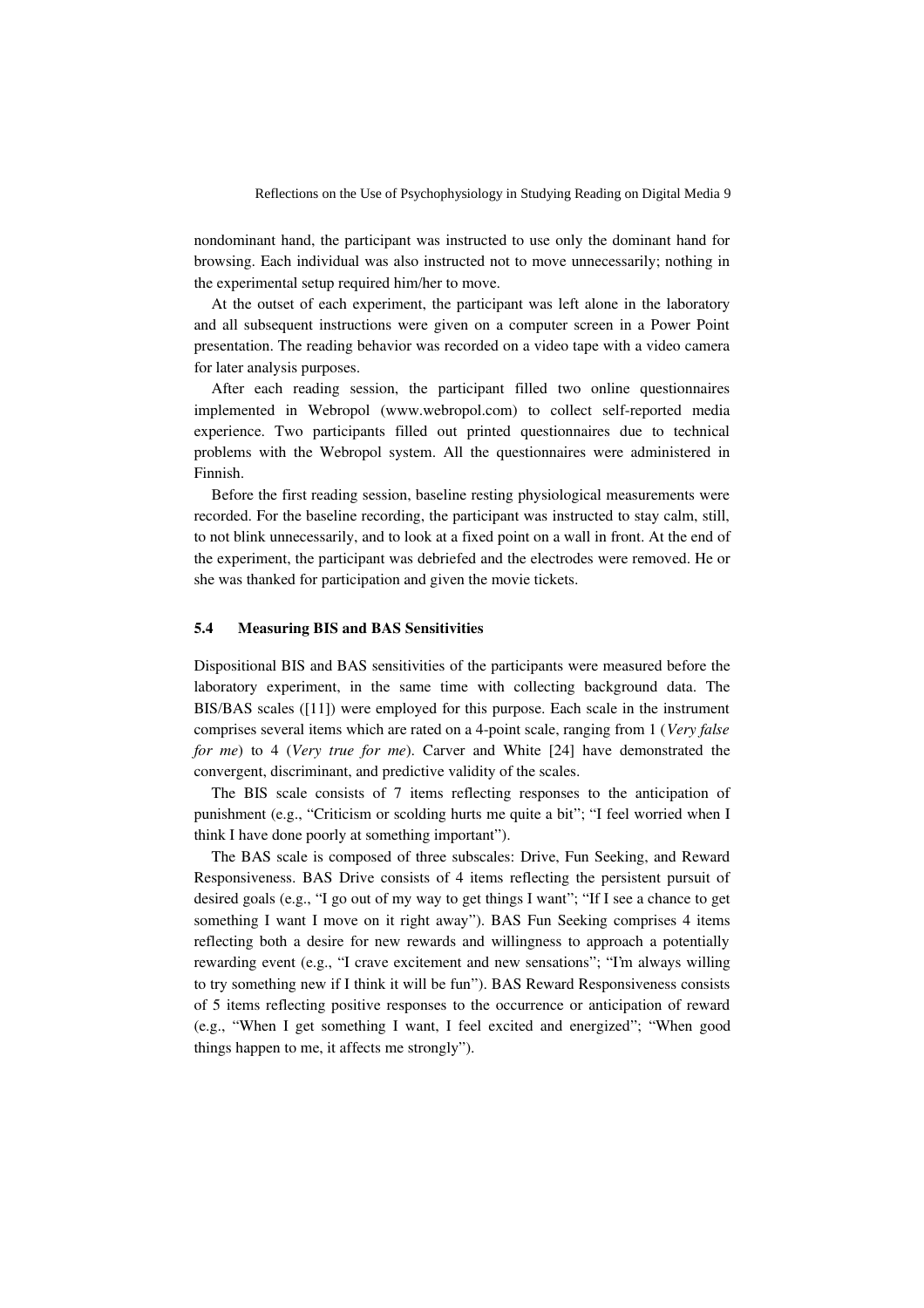For the present sample ( $N = 29$ ), Cronbach's *alpha* for the BIS, Drive, Fun Seeking, and Reward Responsiveness scales were acceptable: 0.84, 0.79, 0.73, and 0.72, respectively.

#### 5.5 Measuring Frontal Asymmetry

The physiological responses were continuously recorded during the experiment. The EEG activity was recorded using 24 Ag/AgCl scalp electrodes mounted in a stretch-Lycra cap (EASYCAP GmbH) and placed in conformity with the 10-10 system (see [5]). For the purpose of the current study, F3 and F4 scalp sites were monitored. AFz served as a ground electrode; common reference was used during the recordings. The signals were amplified using a Brainproducts QuickAmp amplifier. The software used for recording was BrainVision Recorder (Brain Products GmbH). For the EEG recording, the low cut-off filter was 0.1 Hz, and the high cut-off filter 100 Hz. EEG electrode impedances were kept below 5 kΩ.

For data preprocessing, the analysis of the raw physiological data was performed with BrainVision Analyzer v. 2.0.1. The data were filtered with 50 Hz Notch filter. The EEG data were segmented into 15 equal 1-min epochs, thus resulting 15 different values for each tuple Subject Medium Electrode-Site.

The baseline EEG was calculated for 3 min, after removing the first and last minutes of the 5-min recording. For artifact removal, all 1-min EEG segments were segmented into 0.5 s epochs, and epochs containing activity outside the range (-100  $V$ ,  $+100$  V) were removed; thus, the segments contaminated by artifacts resulted from blinks were removed. For the remaining data, the power spectra were derived by the Fast Fourier transform (FFT) method, with a Hanning window of 10% at the end of each epoch.

Next, the physiological data values, e.g., F3 and F4, were natural logarithmtransformed. The frontal EEG asymmetry on the alpha frequency band (8-13 Hz) (henceforth denoted by FA) was calculated as  $Ln(F4) - Ln(F3)$ . A similar measure was used for the baseline frontal asymmetry (baseline FA).

A preliminary video analysis revealed that some data segments were unusable, and these were removed from analysis (one subject was removed all together, and for two participants, two segments of 1-min and 6-min, respectively, were removed).

#### 5.6 Data Analysis

To evaluate the relationships between approach/withdrawal motivation and dispositional BIS/BAS sensitivities by reading medium, we used Linear Mixed Models (LMM) procedure in SPSS. Beforehand, we performed a correlation analysis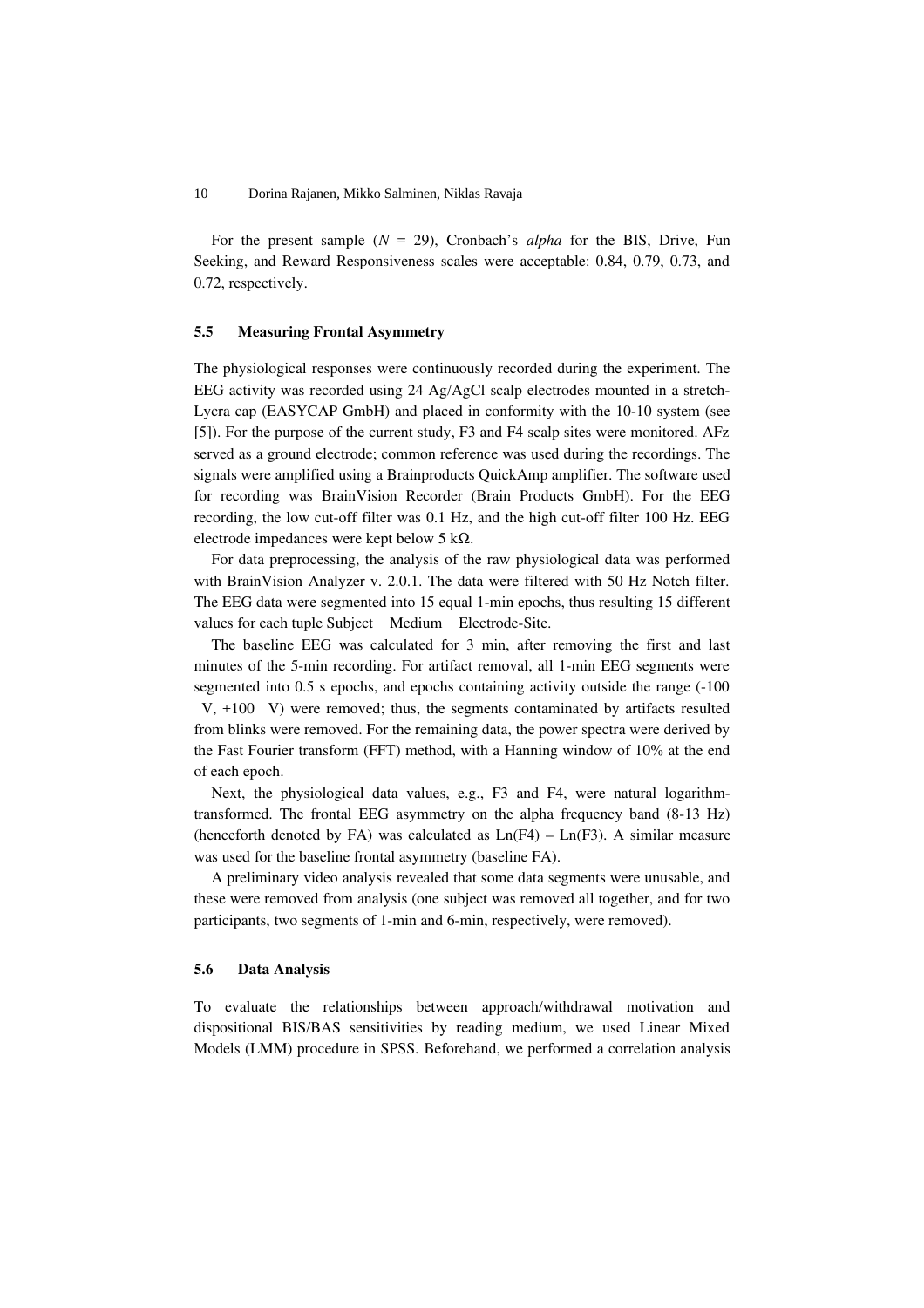to identify relationships between variables that may introduce multicollinearity in the LMM models; the results of this analysis were used when selecting the variables for the LMM models. We evaluated three types of models. First, we evaluated a simple LMM model without entering individual differences variables, to examine whether there are differences between the two reading media regardless of the individual differences (simple model). Second, separate models for each of the individual difference variables were created by entering them as fixed main effects and fixed interactions effects with the Medium (individual models, see Table 3). Finally, a third type of models included BIS/BAS indicators, demographics, and reading profile (multifactor profile model controlling for multicollinearity; these are not reported here because the results do not differ from the individual models).

In all models, frontal asymmetry was the dependent variable; the baseline frontal asymmetry was entered as a covariate fixed effect, and Medium, as a factor with fixed effect. The maximum likelihood method was used for the estimation of the models. A random effect of the Intercept was defined to account for the variability across Subjects; the covariance type was set to Variance Components. A repeated measure was defined by the interaction Medium Epoch, with covariance of type Diagonal (the variable Epoch indexes the 1-min segments within the reading session).

#### 6 Results

In all models, the random intercepts across participants varied significantly ( $p < 0.01$ ) and  $p < 0.001$ ) confirming the large variability across participants. The fixed intercept was not found statistically significant in most of the models (except for the simple model and the individual model analyzing the effects of Focused Reading style). The baseline frontal asymmetry has shown significant effect on the frontal asymmetry in all models ( $p < 0.001$ ). Table 3 presents the results of the LMM analysis with regard to the influence of Medium, BIS/BAS, and demographics and reading profile dimensions on the frontal asymmetry; only the individual models with significant effects are reported ( $p < 0.05$ ).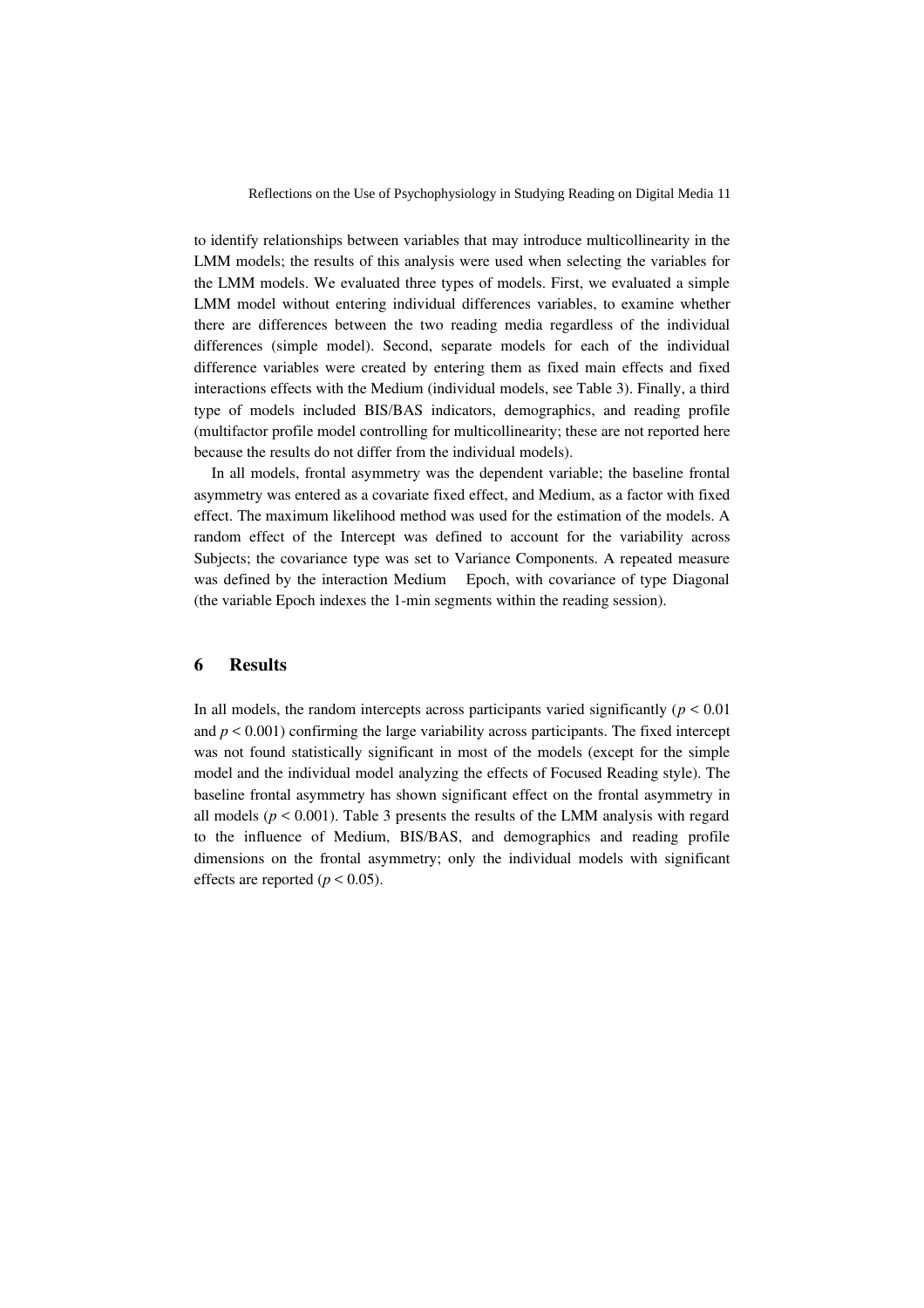|                                      | LMM analysis results           |       |      |         |     |                 |                |  |  |
|--------------------------------------|--------------------------------|-------|------|---------|-----|-----------------|----------------|--|--|
| Independent variables <sup>a</sup>   | Type III test of fixed effects |       |      | t test  |     |                 |                |  |  |
|                                      | df                             | F     | p    | b       |     | SE <sub>b</sub> | 95% CI         |  |  |
| Model 1                              |                                |       |      |         |     |                 |                |  |  |
| Medium                               | (1,777.34)                     | 17.93 | .000 | .15     | *** | .04             | (.08, .23)     |  |  |
| <b>Drive</b>                         | (1, 28.58)                     | .00.  | .997 | .03     |     | .04             | $(-.05, .11)$  |  |  |
| Medium $\times$ Drive                | (1,777.63)                     | 21.42 | .000 | $-.06$  | *** | .01             | $(-.09, -.04)$ |  |  |
| Model 2                              |                                |       |      |         |     |                 |                |  |  |
| Medium                               | (1,780.53)                     | 5.34  | .021 | $.10\,$ | ∗   | .04             | (.02, .19)     |  |  |
| Fun Seeking                          | (1, 28.59)                     | .46   | .501 | $-.01$  |     | .05             | $(-.01, .08)$  |  |  |
| Medium $\times$ Fun Seeking          | (1,780.41)                     | 6.72  | .010 | $-.04$  | **  | .02             | $(-.07, -.01)$ |  |  |
| Model 4                              |                                |       |      |         |     |                 |                |  |  |
| Medium                               | (1,773.06)                     | 4.55  | .033 | .07     | ∗   | .03             | (.01, .13)     |  |  |
| <b>Focused Reading</b>               | (1, 28.64)                     | 5.76  | .023 | .06     | **  | .02             | (.02, .11)     |  |  |
| Medium $\times$ Focused Reading      | (1,772.82)                     | 6.65  | .010 | $-.02$  | **  | .01             | $(-.04, -.01)$ |  |  |
| Model 3                              |                                |       |      |         |     |                 |                |  |  |
| Medium                               | (1,777.70)                     | 5.00  | .026 | .05     | ∗   | .02             | (.01, .09)     |  |  |
| Experience with iPad                 | (1, 28.56)                     | 0.01  | .934 | .01     |     | .02             | $(-.03, .06)$  |  |  |
| Medium $\times$ Experience with iPad | (1,776.62)                     | 8.81  | .003 | $-.02$  | **  | .01             | $(-.04, -.01)$ |  |  |

Table 3. The influence of the independent variables on the frontal asymmetry

Note:  $a$  Baseline FA is not reported; it was significant in all models at  $p < 0.001$ .  $df =$  degrees of freedom (numerator, denominator); *F* = F Score in Type III tests; *b* = estimate (for the variable Medium, calculated for Medium = Tablet);  $SE =$  standard error;  $CI =$  confidence interval (lower bound, upper bound). \* *p* < 0.05. \*\* *p* < 0.01. \*\*\* *p* < 0.001.

#### 6.1 Medium

Across the participants ( $N = 29$ ), frontal alpha asymmetry tended to be higher for print than for the tablet newspaper ( $M_{\text{paper}} = 0.07$  and  $M_{\text{tablet}} = 0.06$ ). In the simple model, the influence of Medium was not statistically significant *F*(1,777.33) = 2.15, *p* = 0.14). On the other hand, in all four reported individual models, Medium had a positive influence on the frontal asymmetry, statistically significant at  $p < 0.05$  (see Table 3 for statistics corresponding to each model).

#### 6.2 BIS/BAS

The interactions Medium  $\times$  BAS Drive and Medium  $\times$ BAS Fun Seeking had a significant effect on frontal asymmetry. No main effects of BIS, Drive, Fun Seeking, and Reward Responsiveness were found statistically significant. The interaction Medium  $\times$  Drive was statistically significant (*F*(1,777.63) = 21.42, *p* < .001); a higher score on BAS Drive scale was associated with higher frontal asymmetry when reading on print, and with smaller frontal asymmetry when reading on a tablet.

A similar effect was observed for the Fun Seeking score in the tablet reading condition  $(F(1,780.41) = 6.72, p = .010)$ ; on average, participants scoring higher on BAS Fun Seeking had a higher frontal asymmetry when reading on print, while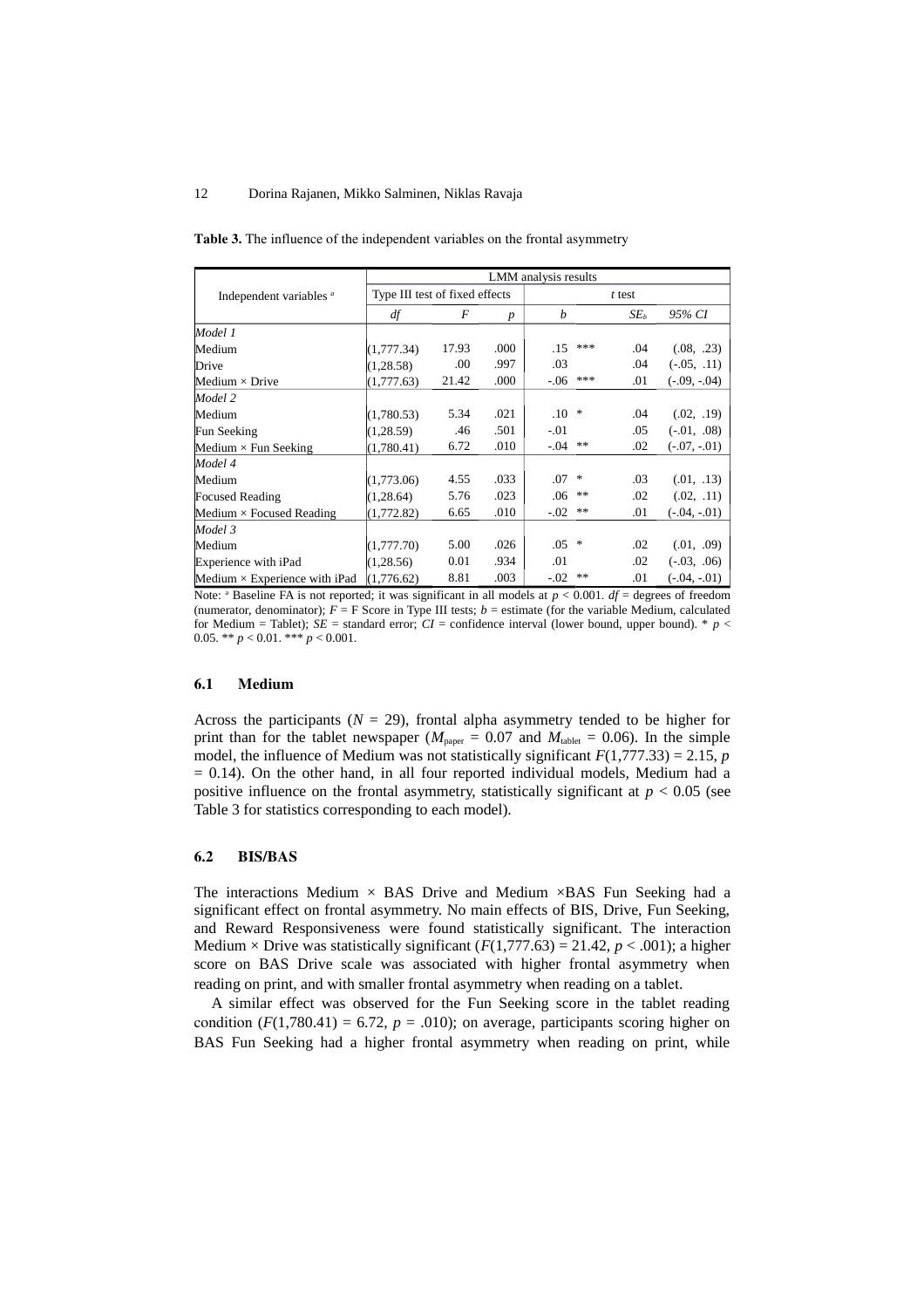participants with lower scores on Fun Seeking had higher frontal asymmetry when reading on a tablet.

#### 6.3 Reading Style

Focused Reading had a statistically significant positive effect on the frontal asymmetry  $(F(1,28.64) = 5.76, p = .023)$ ; one unit increase in the score of Focused Reading predicted an increase in frontal asymmetry with  $b = .06$ ,  $p = .008$ ). Also the interaction Medium × Focused reading was found statistically significant  $(F(1,772.82) = 6.65, p = .010$  and  $b = -.02, p = .01$ ). The study of interaction effects showed a higher frontal asymmetry when reading on print than on a tablet for subjects scoring higher on Focused Reading scale.

#### 6.4 Demographics

Only the interaction Medium  $\times$  Experience with iPad had a significant influence on the frontal asymmetry  $(F(1,776.62) = 8.81, p = 0.003)$ ; the estimate of the fixed interaction effect was  $b = -.02$  at  $p = .003$ ; thus, on average, the participants with higher Experience showed a higher frontal asymmetry when reading on print.

#### 7 Discussion

In this paper, we examined whether traditional and digital reading media elicit different kind of behavioral-motivation responses as indexed by frontal EEG alpha asymmetry during newspaper reading, and whether personality or dispositional sensitivities, demographics, and reading profile have a moderating effect on behavioral-motivation responses.

We found that approach motivation indexed by frontal alpha asymmetry tended to be higher for print than for the tablet newspaper. This means that the participants felt more attracted by the print medium than by the tablet. This is in line with other studies and observations that showed reluctant self-reported attitude of users towards digital medium (e.g., [3]). However, we found that this relationship between reading medium and approach motivation responses was statistically significant only when moderated by individual characteristics (personality, reading style, and experience with a tablet computer). This indicates that individual differences have an impact on the physiological, emotional reactions to the usage digital media.

Higher Drive and Fun Seeking scores predicted higher approach motivation in the print reading condition, while lower Drive and Fun Seeking scores predicted higher approach motivation in the tablet reading condition. This means that participants with higher scores on Drive scale (persistent chasers of desired goals) or with higher scores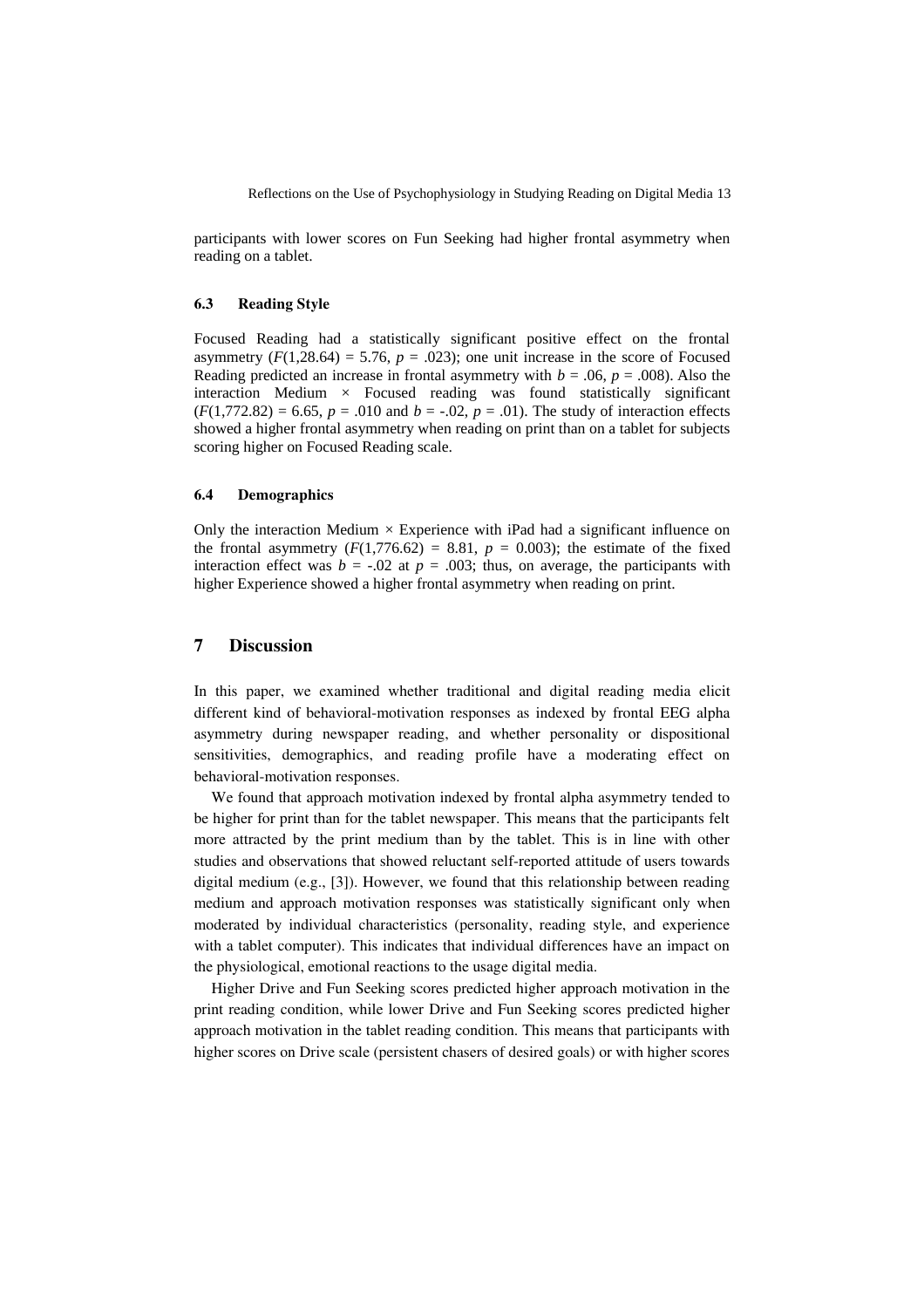on Fun Seeking (people who are motivated by a desire for new rewards and potentially rewarding events) had a lower activation of left frontal cortical activity in the tablet condition than in the print condition, reflecting withdrawal motivation during reading on a tablet.

In addition, we found that people who read more focused have higher approach in the print reading condition; while less focused or careful readers had a higher approach motivation when reading on a tablet computer. Among demographics, only the experience with a tablet computer or a similar reading device revealed a significant interaction with Medium. This interaction effect was rather interesting; highly tablet-experienced participants had higher approach motivation during reading on the print medium than tablet, while novice tablet users had higher approach motivations during the reading on a tablet. The general trend shown by the average users of a tablet shows a slightly higher approach motivation towards the print than tablet. For this result, there are a few alternative explanations; (1) experienced users may use a tablet for reading in a different way than in the experiment, where they had to browse and read for 15 min the newspaper of the day; and/or (2) the design of the newspaper application was not attractive or motivating in the same way as the print newspaper. Moreover, in the sample, the experienced users of a tablet computer can be defined as early adopters of this reading device, given that at the time of the experiment in early 2012, in Finland, the percentage of people using a smartphone or tablet for reading was around 15 and 4, respectively [2]. Thus, another explanation can be related to the fact that early adopters, being a distinct group, respond differently to the use of technology than others, which can be also reflected in the lower approach motivation in the tablet reading condition.

#### 7.1 Implications for Research

From the perspective of the methodology employed, the study showed that psychophysiological measurements are useful for identifying differences in emotional reactions during tasks involving the use of digital media (and, by extension, of any information system). However, the psychophysiological data collection has advantages over self-reports [12], but also disadvantages especially related to the specificity of the measures [30,40]. In our study, to ensure a high ecological validity of the study, we employed a limited control of the news contents and reading task. As a consequence, the confounding effect of the news contents cannot be ruled out when interpreting the findings and, thus, more in-depth analysis of the type of news messages that have been accessed and read during the reading sessions would shed light on this issue.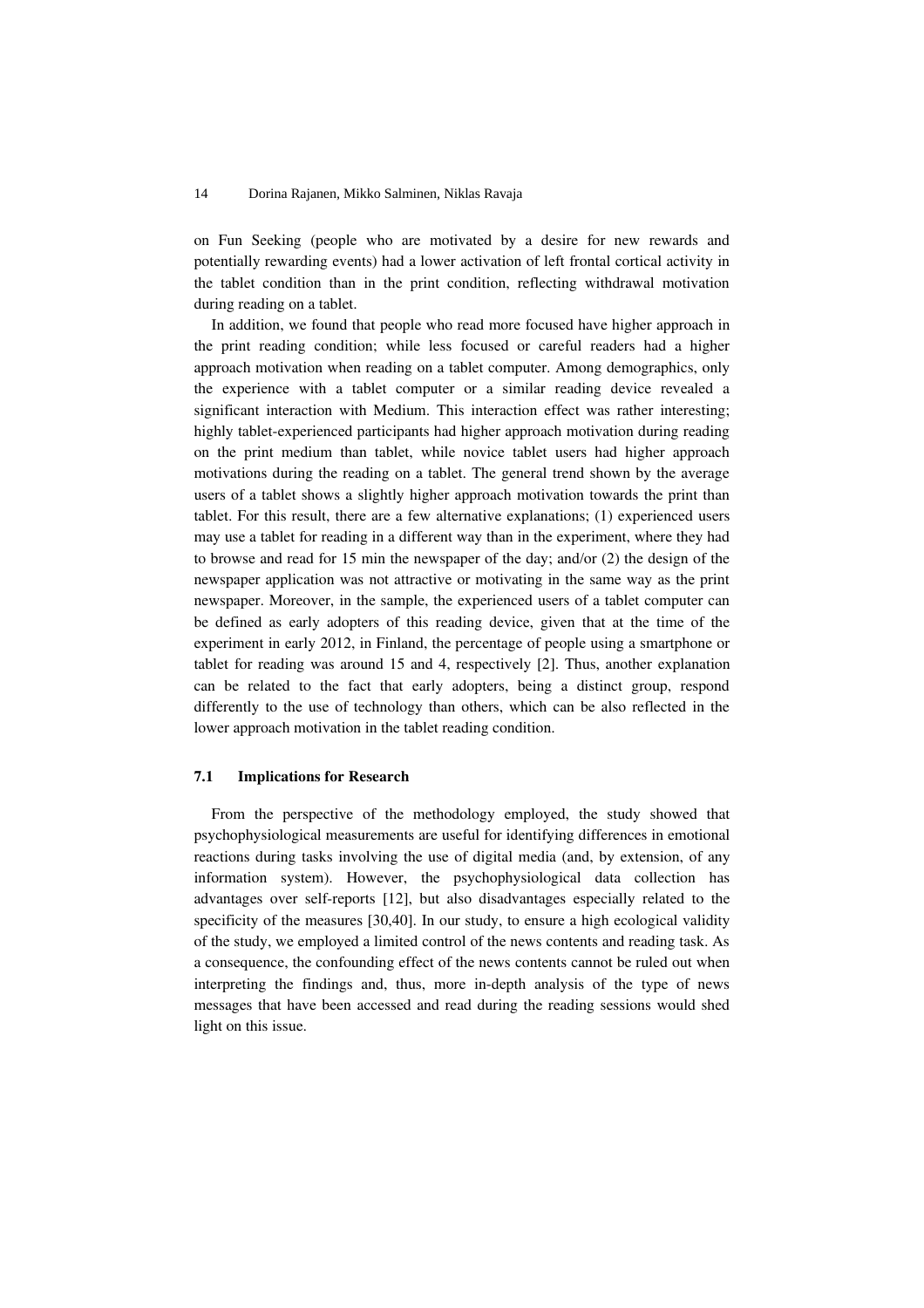One limitation of the study was that we did not examine the correlation of frontal asymmetry with a self-report measure of approach/withdrawal motivation or with other measures of positive/negative affect. This aspect remains to be studied in future.

From a theoretical perspective, the study showed that emotional responses as indexed by the asymmetry observed in the frontal cortical activity differ with the reading medium and individual differences such as personality, reading style, and experience with a tablet computer.

Previous studies [25,26] have shown that personality, in particular overall BAS, BAS Drive and BAS Fun Seeking have moderating effects on self-reported pleasantness, importance, and physiological responses indexing emotional arousal and attention when the news messages are varied with respect to formal attributes such as speech-rate, background melody, or motion of talking image (when the emotional content of the news is kept constant or controlled). Thus, it was shown that not only the content of the news, but also the mode of presentation influences the people reactivity to news, and this relationship is moderated by personality characteristics. Similarly, other media studies on picture-viewing showed that the formal attributes of stimulus presentation (such as screen size and picture motion [14], color [41], image size [42], and viewing distance [43]) influence the way people experience and evaluate stimulus content. In those studies, the dependent variables were measured using self-reports or other physiological reactions (typically, facial electromyography and heart rate), and the experimental setting was more strictly controlled with respect to the variation of the stimuli. The present study has, thus, the merit of providing a high ecological validity of the result that motivation of using digital media depends on individual characteristics. Moreover, because motivation is an antecedent for behavior (e.g., usage of technology), it is possible to deduce that the existing reluctance of using digital media for reading can be due to a low motivation towards this medium, especially for people with specific individual traits.

To understand better the relationships between individual differences and approach motivation during reading on a digital medium, longitudinal studies should be conducted to analyze different segments of people (for example, by age, familiarity with different reading media) and/or same categories of people observed repeatedly over a longer period of time (to study the effect of becoming familiar with a novel digital application).

#### 7.2 Implications for Design Practice

An implication of the findings for the design practice is that human factors such as personality traits and motivations, reading style, and level of experience with digital media should be taken into account when designing interfaces for newspaper applications and appropriate design solutions should be imagined for different user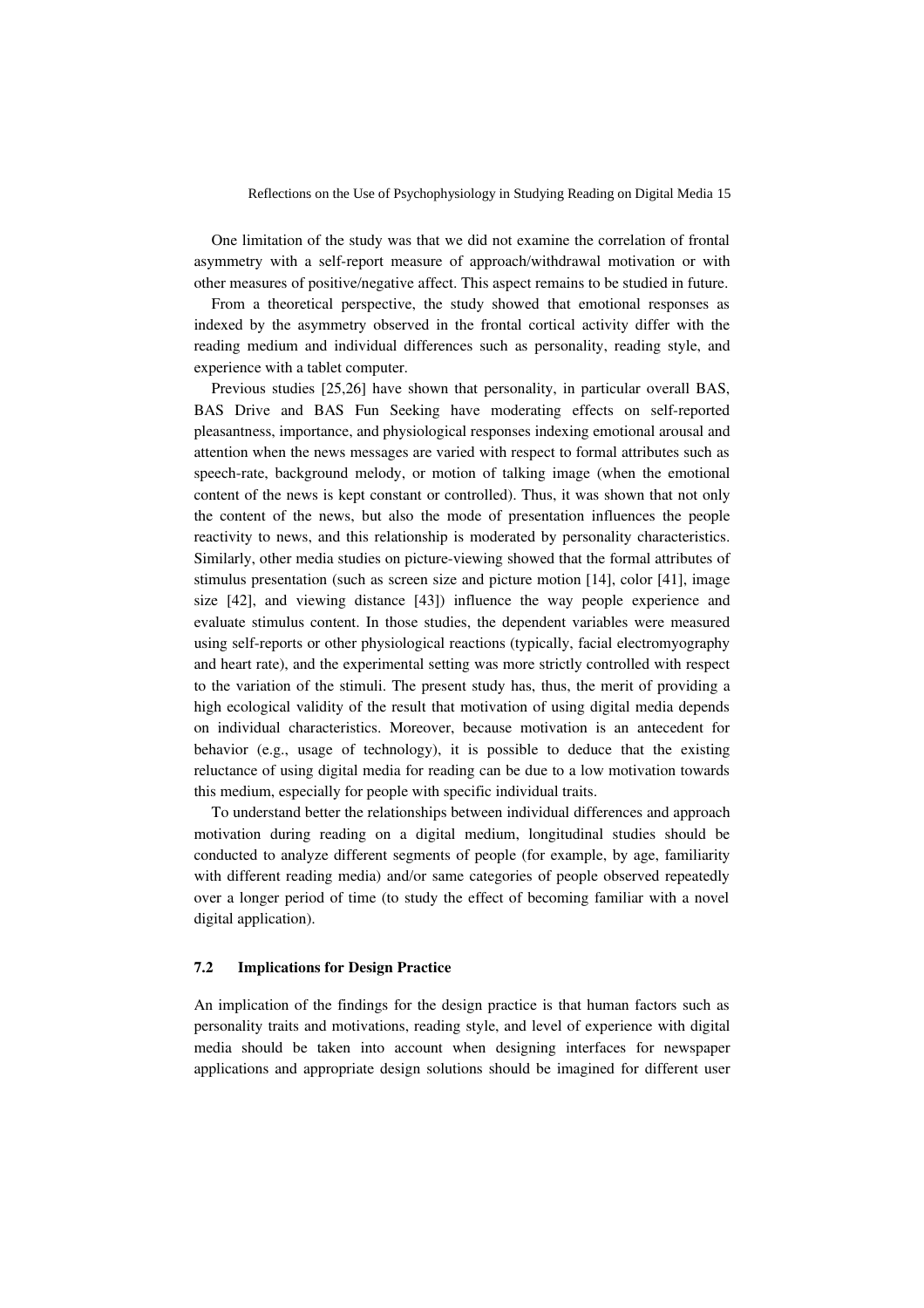profiles. For example, by diversifying design elements such as layout, navigation, and interaction controls as to suit different personality types, reading styles, and levels of experience with a digital platform, designers could ensure a positive user experience and engagement with the digital newspaper, similar to the experience and engagement with the traditional paper medium. This is in line with previous work [44] that highlights the need and importance of developing and using validated instruments for measuring personality traits and cognitive styles to be used in the design of information systems.

### 8 Conclusion

In this paper, we examined whether traditional and digital reading media elicit different kind of behavioral-motivation responses, and whether personality, reading profile, and demographics have a moderating effect on behavioral-motivation responses in this context. Behavioral motivation was measured using frontal electroencephalographic (EEG) alpha asymmetry (8-13 Hz). Personality was measured using the BIS/BAS scales.

Reading the print newspaper induced relatively greater left frontal cortical activation, suggesting higher approach motivation during reading on paper than on a tablet. The observed differences are moderated by individual differences in personality type (BIS/BAS scales), reading style, and experience with a tablet computer. BAS Drive and Fun Seeking subscales showed a significant negative effect on frontal EEG asymmetry when reading on tablet; increases in the Drive and Fun Seeking scores predicted lower approach motivation. Focused readers experienced greater approach motivation during reading the print newspaper and a higher experience with a tablet computer was not found congruent with higher approach motivation during reading on a tablet.

Thus, designers of newspaper applications should take into account also the personality and dispositional sensitivities of the potential users when working on digital newspaper interfaces. By designing and implementing suitable layout, navigation, and interaction controls as to match different personality types, reading styles, and digital media experience levels, designers could ensure a positive user experience and engagement with the digital newspaper, similar to the experience and engagement with the traditional paper medium. The study offers a possible answer to the question of why there is still "a general reluctance to accept digital reading media stem" [3]: while there is a solid familiarity with the paper medium regardless of the personality types, for certain personality types (i.e., Drive searching, Fun Seekers) the digital medium does not appear sufficiently motivational.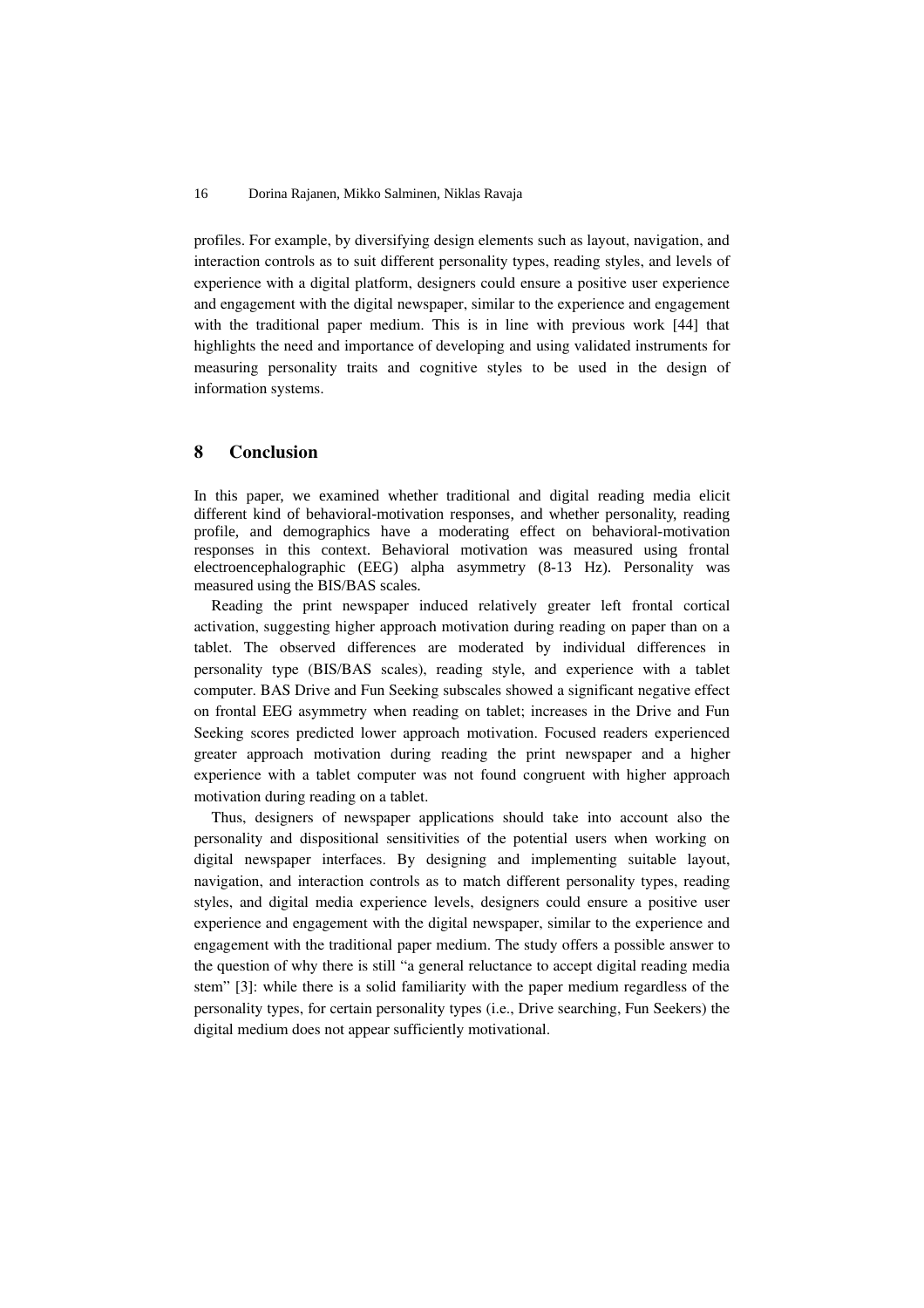Acknowledgments. We acknowledge the financial support from Tekes – the Finnish Funding Agency for Innovation, Next Media project, the contribution of Jari K tsyri to the study design and preparation, and the help provided by Pertti Karhap . Paavo Oraj rvi, and Juho Tapani in the video analysis.

### References

- 1. Siegenthaler, E., Wurtz, P., Groner, R.: Improving the usability of e-book readers. J. Usability Stud., 6, 25--38 (2010)
- 2. Media Audit Finland: Finnish Readership Survey, Online document in Finnish, (2015) [http://www.tns-gallup.fi/doc/media/KMT\\_2014\\_kokonaistavoittuudet\\_\\_lehdistotiedote\\_02042015.pdf](http://www.tns-gallup.fi/doc/media/KMT_2014_kokonaistavoittuudet__lehdistotiedote_02042015.pdf)
- 3. Kretzschmar, F., Pleimling, D., Hosemann, J., Füssel, S., Bornkessel-Schlesewsky, I., Schlesewsky, M.: Subjective impressions do not mirror online reading effort: Concurrent EEG-eyetracking evidence from the reading of books and digital media. PloS One, 8(2), e56178 (2013)
- 4. Coan, J. A., Allen, J. J. B.: Frontal EEG asymmetry as a moderator and mediator of emotion, Biological Psychology, 67(1–2), 7--50 (2004)
- 5. Harmon-Jones, E., Amodio, D. M.: Electroencephalographic methods in psychology. APA Handbook of Research Methods in Psychology: Vol. 1. Foundations, Planning, Measures, and Psychometrics, H. Cooper (Editor-in-Chief) (2012)
- 6. Davidson, R. J.: Affective neuroscience and psychophysiology: toward a synthesis. Psychophysiology, 40(5), 655--665 (2003)
- 7. Cacioppo, J. T., Gardner, W. L.: Emotion. Ann. rev. of psychology, 50(1), 191--214 (1999)
- 8. Davidson, R. J.: Parsing affective space: perspectives from neuropsychology and psychophysiology. Neuropsychology, *7*(4), 464 (1993)
- 9. Gray, J. A.: Brain systems that mediate both emotion and cognition. Cognition & Emotion, 4(3), 269--288 (1990)
- 10. Lang, P. J., Bradley, M. M., Cuthbert, B. N.: Motivated attention: Affect, activation, and action. In P. J. Lang, R. F. Simons, M. T. Balaban (eds.), Attention and orienting: Sensory and motivational processes (97--135). Hillsdale, NJ: Lawrence Erlbaum Associates (1997)
- 11. Potter, R. F. Bolls, P.D.: Psychophysiological Measurement and Meaning: Cognitive and Emotional Processing of Media. New York, NY: Routledge (2012)
- 12. Ravaja, N.: Contributions of psychophysiology to media research: Review and recommendations. Media Psychology, 6, 193--235 (2004)
- 13. Lang, A., Potter, R. F., Bolls, P.D.: Where Psychophysiology Meets the Media: Taking the Effects Out of Media Research. Media Effects: Advances in Theory and Research. New York, Routledge, 185--206 (2009)
- 14. Simons, R. F., Detenber, B. H., Roedema, T. M., Reiss, J. E.: Emotion processing in three systems: The medium and the message. Psychophysiology, 36(5), 619--627 (1999)
- 15. Davis, F. D., Bagozzi, R. P., Warshaw, P. R.: Extrinsic and intrinsic motivation to use computers in the workplace. Journal of Applied Social Psychology, 22(14), 1111--32 (1992)
- 16. Venkatesh, V., Thong, J. Y., Xu, X.: Consumer acceptance and use of information technology: extending the unified theory of acceptance and use of technology. MIS quarterly, 36(1), 157--178 (2012)
- 17. Ohme, R., Reykowska, D., Wiener, D., Choromanska, A.: Application of frontal EEG asymmetry to advertising research. Journal of Economic Psychology, 31, 785--793 (2010)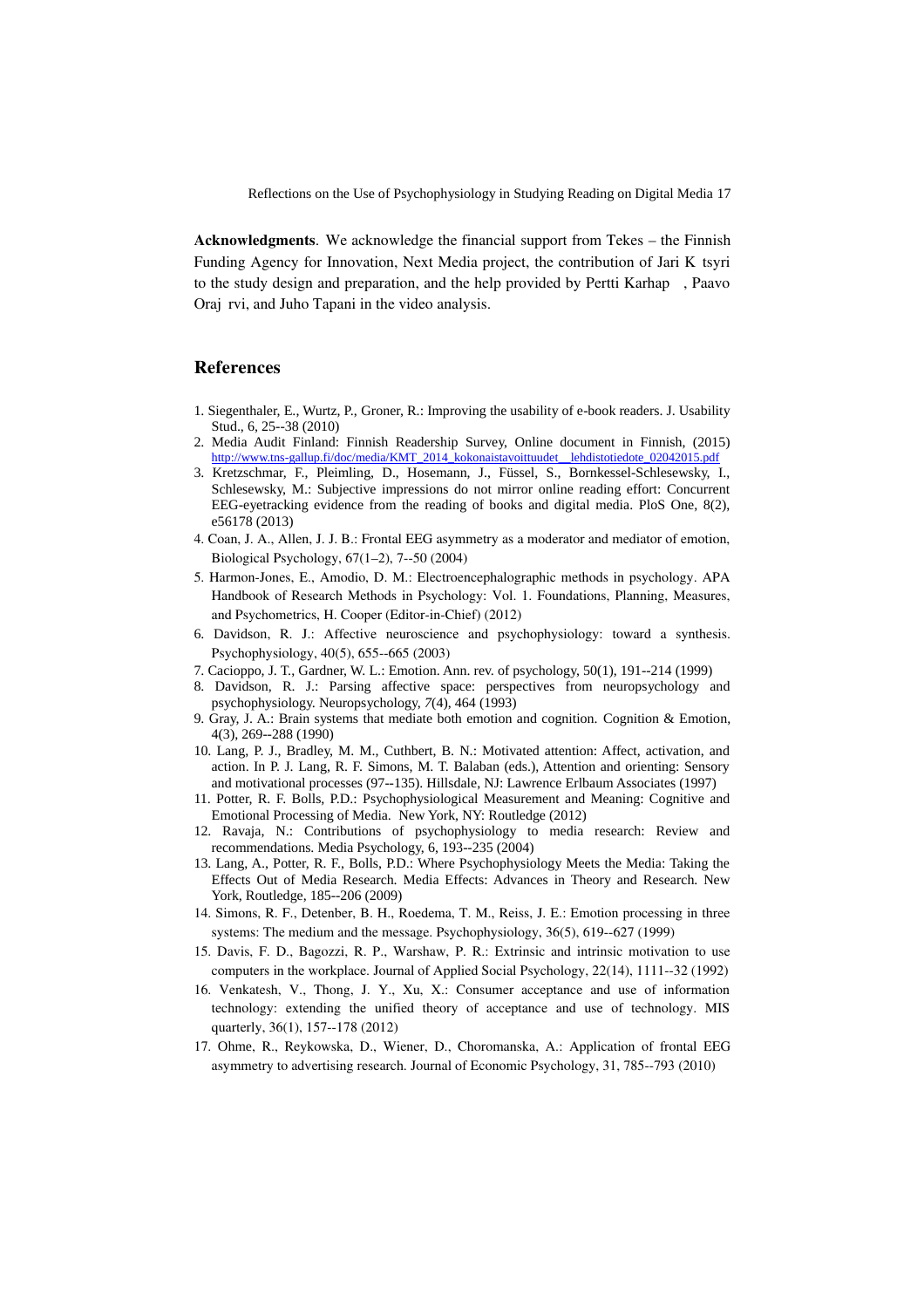- 18. Ravaja, N., Somervuori, O., Salminen, M.: Predicting purchase decision: The role of hemispheric asymmetry over the frontal cortex. Journal of Neuroscience, Psychology, and Economics, 6(1), 1--13 (2013)
- 19. Rajanen, D., Salminen, M., Ravaja, N.: Reading a Newspaper on Print versus Screen: A Motivational Perspective. Proc. of the 49th Hawaii International Conference on System Sciences (HICSS49), IEEE, Kauai (2016). In press.
- 20. Rajanen, D., Salminen, M., Ravaja, N.: Psychophysiological Responses to Digital Media: Comparison of Frontal EEG Alpha Asymmetry during Newspaper Reading on a Tablet versus Print. Proc. of Academic MindTrek 2015, ACM, Tampere (2015). In press.
- 21. Helle, M., Ravaja, N., Heikkil, H., Kallenbach, J., Kankainen, A., K tsyri, J., Laine, J., Marghescu, D.: A theoretical model of media experience and research methods for studying it. Technical report, Next Media (2011)
- 22. Gray, J.A.: The Neuropsychology of Anxiety: An Enquiry into the Functions of the Septo-Hippocampal System. Oxford University Press, New York (1982)
- 23. Pickering, A. D., Gray, J. A.: The neuroscience of personality. In L. A. Pervin & O. P. John (Eds.), Handbook of personality: Theory and research (2nd ed., pp. 277--299). New York: The Guilford Press (1999)
- 24. Carver, C. S., White, T. L.: Behavioral inhibition, behavioral activation, and affective responses to impending reward and punishment: The BIS/BAS scales. Journal of Personality and Social Psychology, 67(2), 319--333 (1994)
- 25. Ravaja, N.: Effects of a small talking facial image on autonomic activity: The moderating influence of dispositional BIS and BAS sensitivities and emotions. Biological Psychology, 65(2), 163--183 (2004)
- 26. Kallinen, K., Ravaja, N.: Emotion-related effects of speech rate and rising vs. falling background music melody during audio news: The moderating influence of personality. Personality and individual differences, 37(2), 275--288 (2004)
- 27. Davidson, R. J.: Cerebral asymmetry and emotion: conceptual and methodological conundrums. Cognition and Emotion, 7(1), 115--138 (1993)
- 28. Demaree, H. A., Everhart, D. E., Youngstrom, E. A., Harrison, D. W.: Brain lateralization of emotional processing: historical roots and a future incorporating "dominance". Behavioral and Cognitive Neuroscience Reviews, 4(1), 3--20 (2005)
- 29. Ravaja, N., Aula, P., Falco, A., Laaksonen, S., Salminen, M., Ainamo, A.: Online News and Corporate Reputation. Journal of Media Psychology, 27(3), 118--133 (2015)
- 30. Wagner, H. L.: The theory and application of social psychophysiology. In H.L. Wagner (ed.) Social psychophysiology and emotion: Theory and clinical applications, 1--15 (1988)
- 31. Cacioppo, J. T., Tassinary, L. G.: Psychophysiology and psychophysiological inference. In J. T. Cacioppo, L. G. Tassinary (eds.), Principles of psychophysiology: Physical, social, and inferential elements (3--33). New York: Cambridge University Press (1990)
- 32. Ravaja, N., Saari, T., Kallinen, K., Laarni, J.: The role of mood in the processing of media messages from a small screen: Effects on subjective and physiological responses. Media Psychology, 8(3), 239--265 (2006)
- 33. K tsyri, J., Ravaja, N., Salminen, M.: Aesthetic images modulate emotional responses to reading news messages on a small screen: A psychophysiological investigation, International Journal of Human-Computer Studies, 70(1), 72--87 (2012)